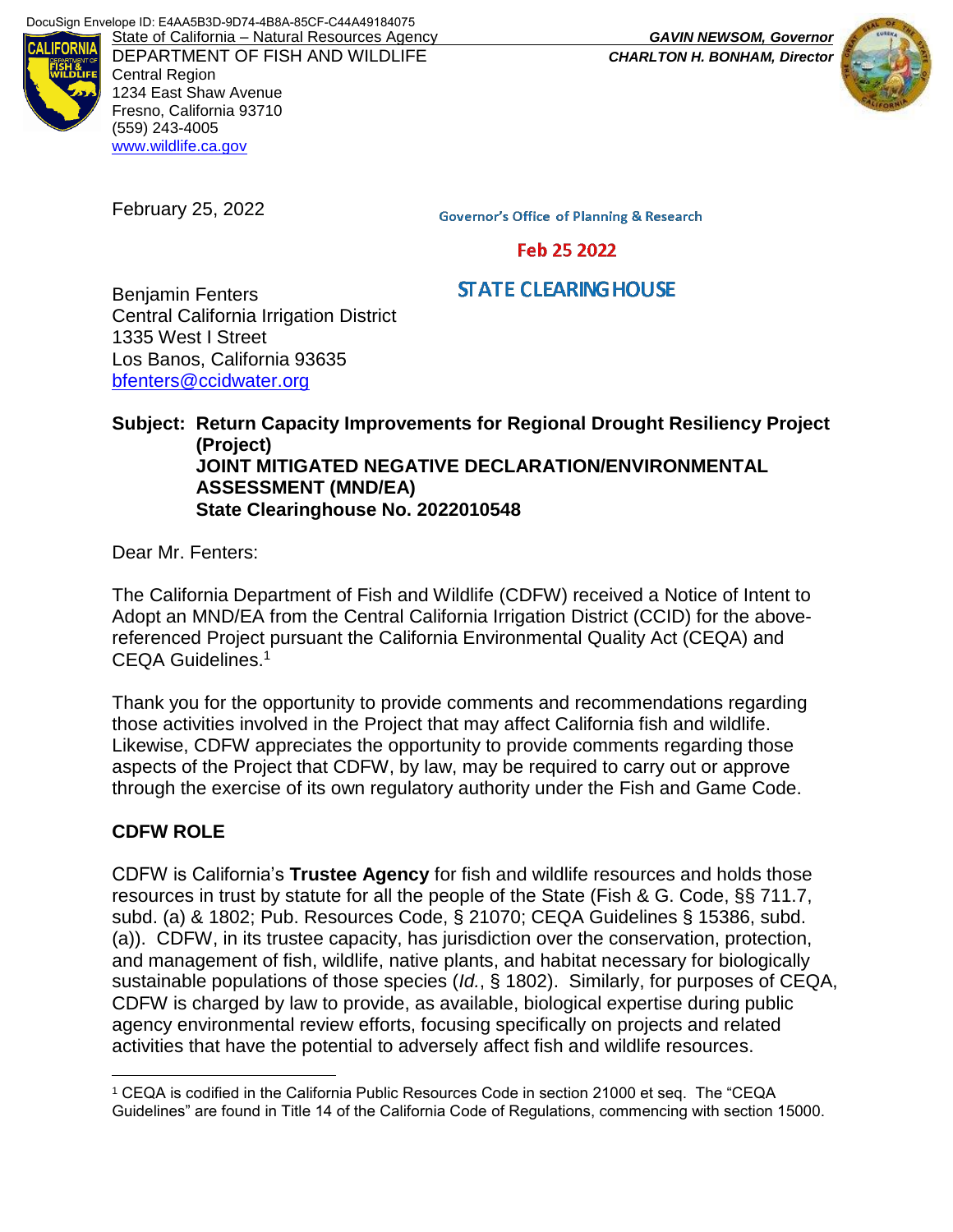CDFW is also submitting comments as a **Responsible Agency** under CEQA (Pub. Resources Code, § 21069; CEQA Guidelines, § 15381). CDFW expects that it may need to exercise regulatory authority as provided by the Fish and Game Code. As proposed, for example, the Project may be subject to CDFW's lake and streambed alteration regulatory authority (Fish & G. Code, § 1600 et seq.). Likewise, to the extent implementation of the Project as proposed may result in "take" as defined by State law of any species protected under the California Endangered Species Act (CESA) (Fish & G. Code, § 2050 et seq.), related authorization as provided by the Fish and Game Code will be required.

**Bird Protection:** CDFW has jurisdiction over actions that may result in the disturbance or destruction of active nest sites or the unauthorized take of birds. Fish and Game Code sections that protect birds, their eggs, and nests include section 3503 (regarding unlawful take, possession, or needless destruction of the nest or eggs of any bird), section 3503.5 (regarding the take, possession, or destruction of any birds-of-prey or their nests or eggs), and section 3513 (regarding unlawful take of any migratory nongame bird).

**Water Rights:** The capture of unallocated stream flows to artificially recharge groundwater aquifers is subject to appropriation and approval by the State Water Resources Control Board (SWRCB) pursuant to Water Code § 1200 et seq. CDFW, as Trustee Agency, is consulted by SWRCB during the water rights process to provide terms and conditions designed to protect fish and wildlife prior to appropriation of the State's water resources. Certain fish and wildlife are reliant upon aquatic and riparian ecosystems, which in turn are reliant upon adequate flows of water. CDFW therefore has a material interest in assuring that adequate water flows within streams for the protection, maintenance, and proper stewardship of those resources. CDFW provides, as available, biological expertise to review and comment on environmental documents and impacts arising from Project activities.

## **PROJECT DESCRIPTION SUMMARY**

CCID is the Lead Agency for the purpose of CEQA. Del Puerto Water District (DPWD) is a responsible agency. The U. S. Bureau of Reclamation (USBOR) will allow the use of its facilities to move water in and/or under the Delta-Mendota Canal.

Under the Proposed Action/Project, USBOR would issue a land use authorization to CCID for the installation, operation, and maintenance of facilities on USBOR land. In addition, CCID and DPWD propose to construct various infrastructure and recharge ponds.

The Proposed Action/Project includes five main components: (1) Securing temporary and permanent water rights from Orestimba Creek, (2) Constructing diversion facilities and pipelines between Orestimba Creek, the Delta-Mendota Canal, and the recharge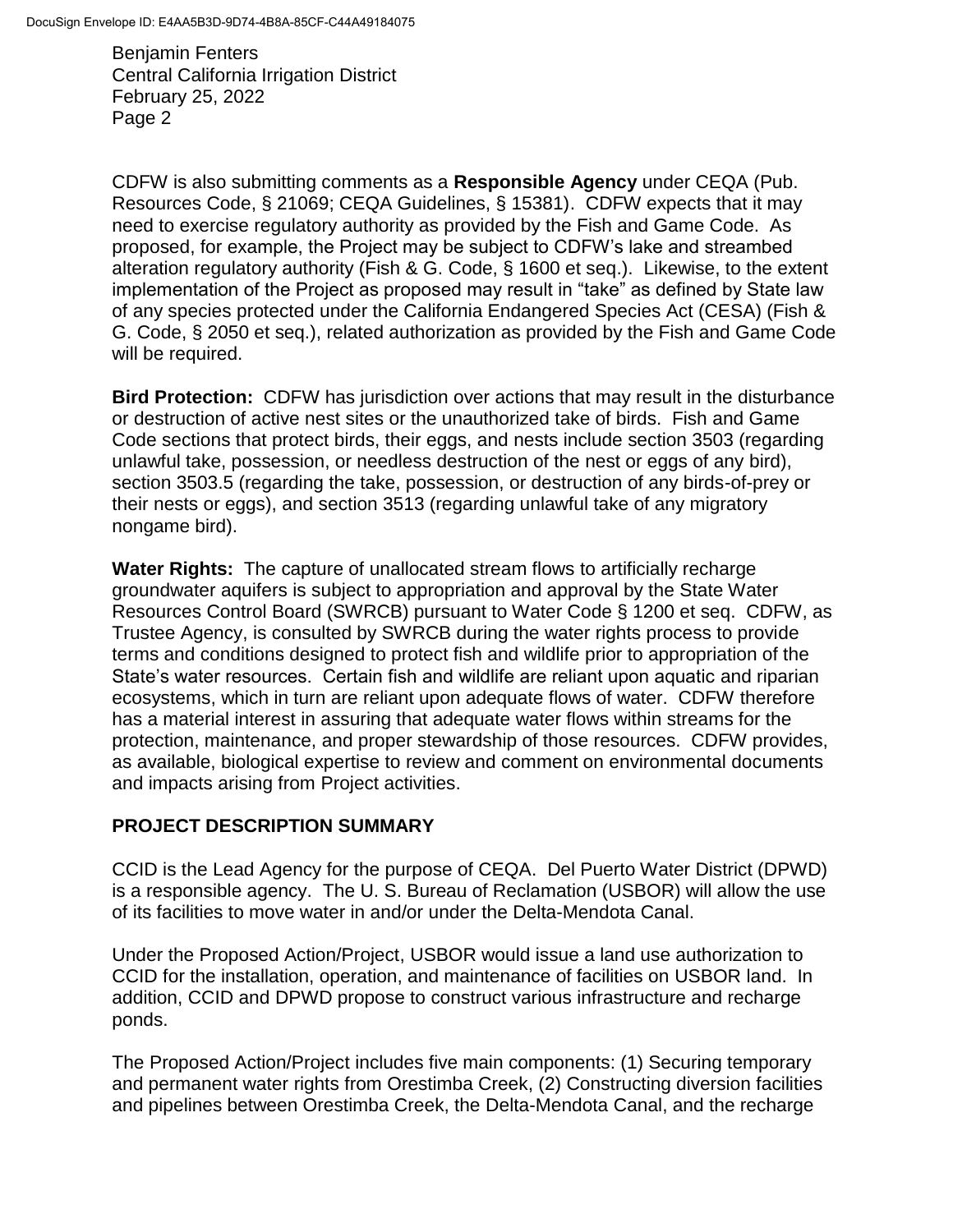ponds, (3) Constructing recharge ponds, (4) Developing recovery wells and associated pipelines, and (5) Conducting geotechnical and soil investigations to help determine the final design and delineate aquatic resources. In addition to the main components, staging areas for loading, unloading, and temporary storage of equipment and materials would be delineated within the work area boundaries. Maintenance would be done semi-annually. Maintenance activities include the removal of sediment, vegetation, and other materials to improve percolation capacity.

**Sources of Water:** CCID would generate up to 16,500 acre-feet per year (AFY) for recharge when supplies are available. The 16,500 AFY is composed of existing water rights and the potential water right being pursued as part of the Project. Supplies would consist of a combination of water from various sources such as conserved water, storm water, and flood flows from adjoining watersheds for placement in the recharge ponds.

DPWD is under contract with USBOR for its water supply, which is delivered from the Delta-Mendota Canal, a feature of the Central Valley Project. The contract provides for the delivery of up to 140,210 AFY, and DPWD will develop and provide up to 16,500 AFY for recharge when supplies are available. The 16,500 AFY will be made available from its contract supplies and will be generated through DPWD's use of various conservation and water resources projects to make the project water available in certain year types. In addition, diversion of up to 35 cfs of Orestimba Creek flows is a potential source of water to be captured and delivered into the recharge ponds, as well as flood flows (through exchange via the Delta-Mendota Canal) from both the San Joaquin and Kings Rivers.

**Project Proponents:** CCID, DPWD, and USBOR.

**Objectives:** The purpose of the Project is to provide a long-term solution to support regional agricultural operations by using excess storm and floodwaters with the objective to recharge groundwater supplies for future extraction with a 10% leave behind that would also help to prevent subsidence and reduce groundwater basin overdraft.

**Location:** The Project components will be implemented in Orestimba Creek and the surrounding area northwest of the City of Newman, Stanislaus County.

**Timeframe:** None given.

## **COMMENTS AND RECOMMENDATIONS**

CDFW offers the comments and recommendations below to assist CCID in adequately identifying and/or mitigating the Project's significant, or potentially significant, direct and indirect impacts on fish and wildlife (i.e., biological) resources. Editorial comments or other suggestions may also be included to improve the document. Based on a review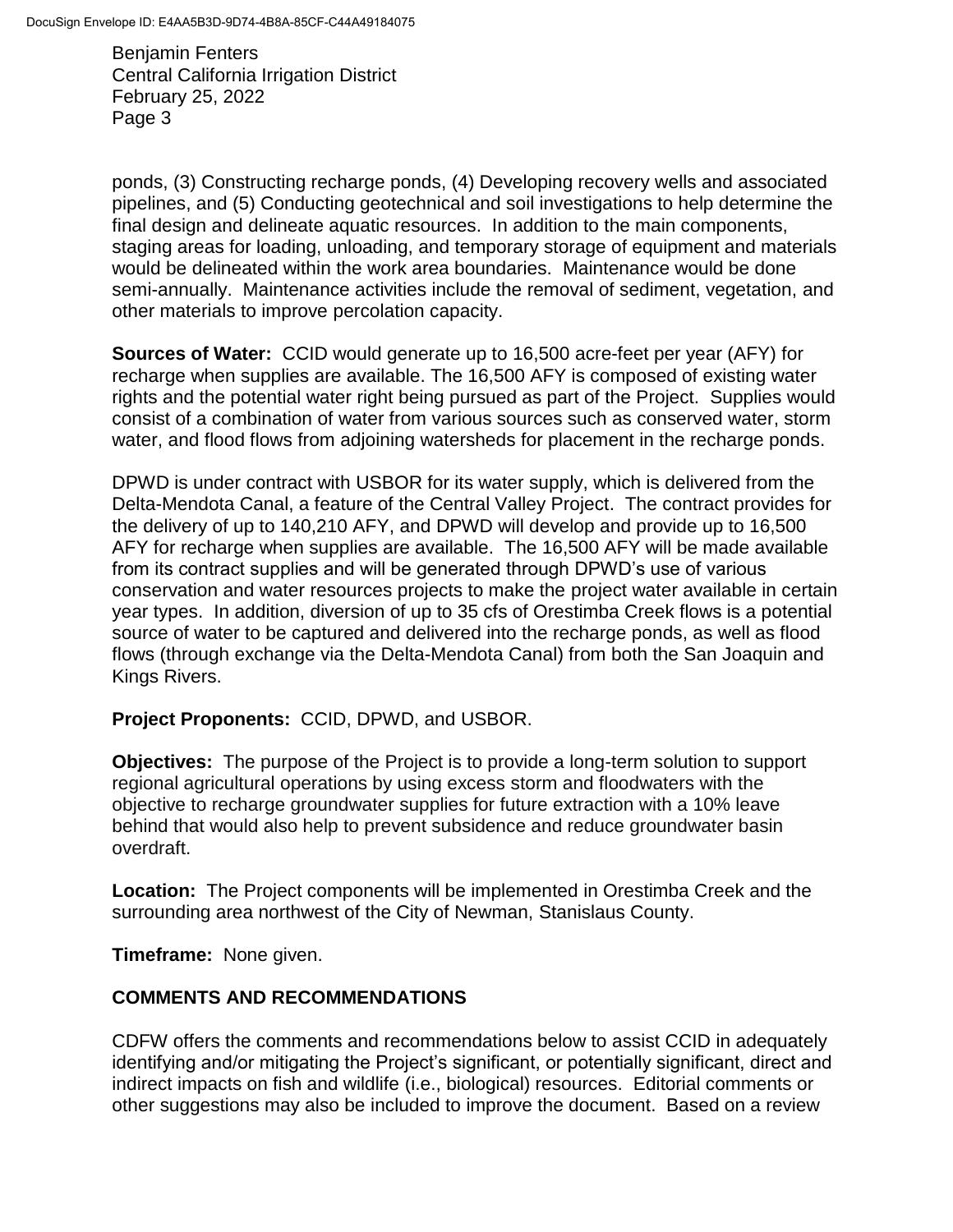of the Project description, a review of California Natural Diversity Database (CNDDB) records, and a review of aerial photographs of the Project and surrounding habitat, several special status species could potentially be impacted by Project activities.

In particular, CDFW is concerned regarding potential impacts for the following special status wildlife species and habitats known to occupy the Project area: the State threatened and federally endangered San Joaquin kit fox (*Vulpes macrotis mutica*); the State endangered foothill yellow-legged frog (*Rana boylii*); the State endangered and fully-protected bald eagle (*Haliaeetus leucocephalus*); the State threatened and fullyprotected golden eagle (*Aquila chrysaetos*); the State threatened Swainson's hawk (*Buteo swainsoni*) and tricolored blackbird (*Agelaius tricolor*); the State species of special concern American badger (*Taxidea taxus*), western red bat (*Lasiurus blossevillii*), pallid bat (*Antrozous palidus*), western pond turtle (*Emys marmorata*), and western spadefoot (*Spea hammondii*); and the California rare plant rank 1B.2 spinysepaled button celery (*Eryngium spinosepalum*). Other species of birds, amphibians, reptiles, mammals, fish, invertebrates, and plants also compose the local ecosystem within the Project boundary. Orestimba Creek and associated sycamore alluvial woodland habitat are located within and adjacent to the Project.

Please note that the CNDDB is populated by and records voluntary submissions of species detections. As a result, species may be present in locations not depicted in the CNDDB but where there is suitable habitat and features capable of supporting species. A lack of an occurrence record in the CNDDB does not mean a species is not present. In order to adequately assess any potential Project related impacts to biological resources, surveys conducted by a qualified wildlife biologist/botanist during the appropriate survey period(s) and using the appropriate protocol survey methodology are warranted in order to determine whether or not any special status species are present at or near the Project area.

CDFW recommends that the following modifications and/or edits be incorporated into the MND/EA, including proposed avoidance, minimization, and compensatory measures, prior to its adoption by CCID.

**Would the Project have a substantial adverse effect, either directly or through habitat modifications, on any species identified as a candidate, sensitive, or special-status species in local or regional plans, policies, or regulations, or by CDFW or United States Fish and Wildlife Service (USFWS)?**

## **COMMENT 1: San Joaquin kit fox (SJKF)**

**Issues and Impacts**: SJKF occurrences have been documented within the Project area including the vicinity of Orestimba Creek (CDFW 2022). Habitat loss and fragmentation resulting from land conversion to agricultural, urban, and industrial development is the primary threat to SJKF (Cypher et al. 2013). The Project area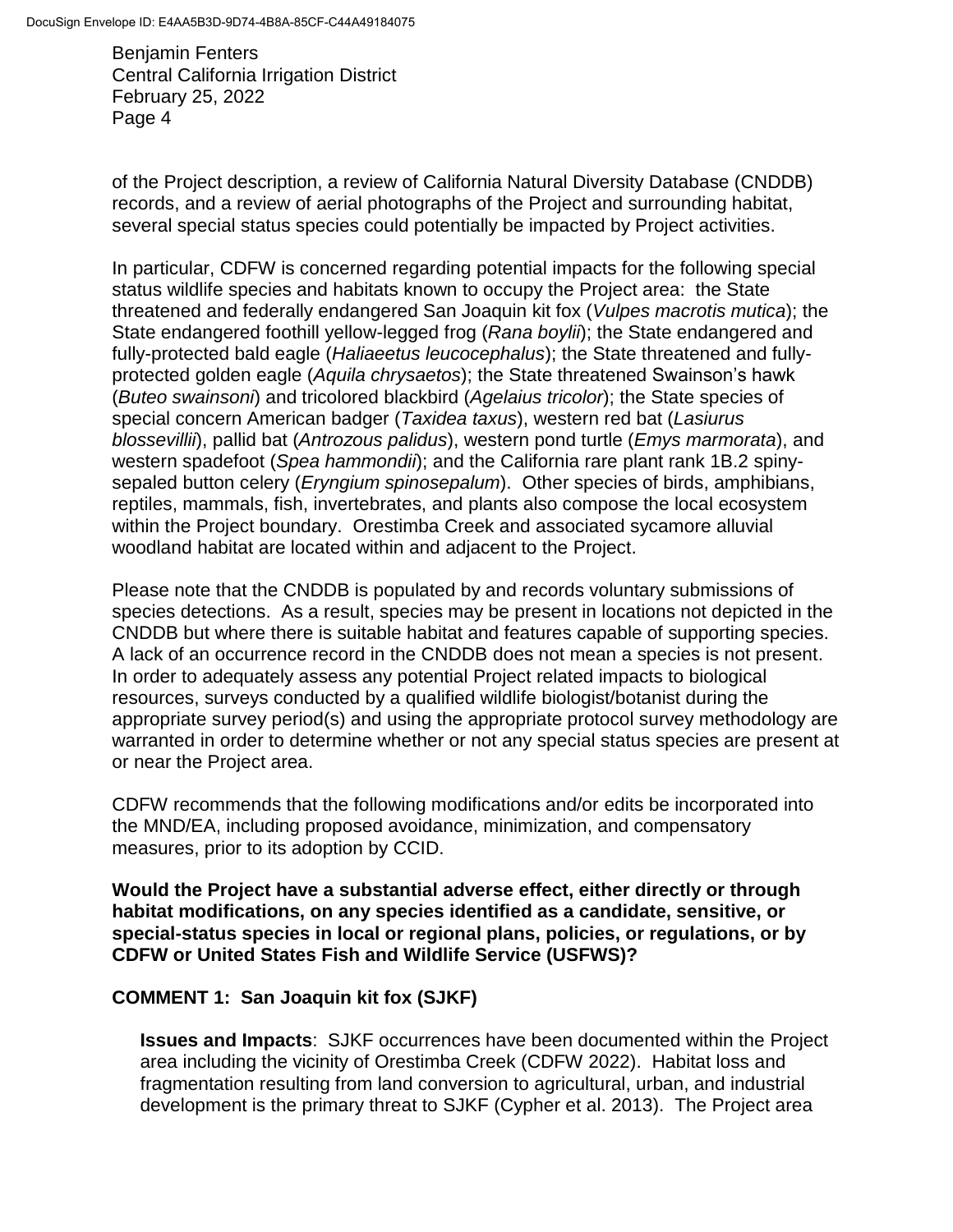provides medium suitability SJKF habitat (Cypher et al. 2013) and is bordered by highly suitable habitat in an area that is otherwise under intensive agriculture.

SJKF den in rights-of-way, agricultural and fallow/ruderal habitat, dry stream channels, and canal levees, and populations can fluctuate over time. SJKF are also capable of occupying urban environments (Cypher and Frost 1999). SJKF may be attracted to project areas due to the type and level of ground-disturbing activities and the loose, friable soils resulting from intensive ground disturbance. SJKF will forage in fallow and agricultural fields and utilize streams and canals as dispersal corridors. As a result, there is potential for SJKF to occupy all suitable habitat within the Project boundary and surrounding area. Without appropriate avoidance and minimization measures for SJKF, potential significant impacts associated with construction include habitat loss, den collapse, inadvertent entrapment, reduced reproductive success, reduction in health and vigor of young, and direct mortality of individuals.

### **Recommended Mitigation Measure 1: SJKF Habitat Assessment**

For all Project-specific components including construction, staging, and land conversion, CDFW recommends that a qualified biologist conduct a habitat assessment in advance of project implementation, to determine if the Project area or its immediate vicinity contains suitable habitat for SJKF.

### **Recommended Mitigation Measure 2: SJKF Surveys and Minimization**

CDFW recommends assessing presence/absence of SJKF by having qualified biologists conducting surveys of Project areas and a 500-foot buffer of Project areas to detect SJKF and their sign. CDFW also recommends following the USFWS (2011) *Standardized Recommendations for Protection of the San Joaquin Kit Fox Prior to or During Ground Disturbance* during Project implementation.

### **Recommended Mitigation Measure 3: SJKF Take Authorization**

SJKF activity or detection warrants consultation with CDFW to discuss how to avoid take or, if avoidance is not feasible, to acquire an Incidental Take Permit (ITP) for SJKF prior to ground-disturbing activities, pursuant to Fish and Game Code section 2081, subdivision (b).

### **COMMENT 2: Swainson's Hawk (SWHA)**

**Issues and Impacts:** The MND/EA acknowledges that SWHA are known to the Project area and have the potential to nest in riparian habitat and other mature trees located within the Project site and within ½ mile of the Project. Suitable foraging habitat for these species exists within the vicinity of the Project site, including annual grassland, alfalfa or grain fields, and livestock pasture. In addition, conversion of undeveloped and agricultural land can directly influence distribution and abundance of SWHA, due to the reduction in foraging habitat. Groundwater pumping, surface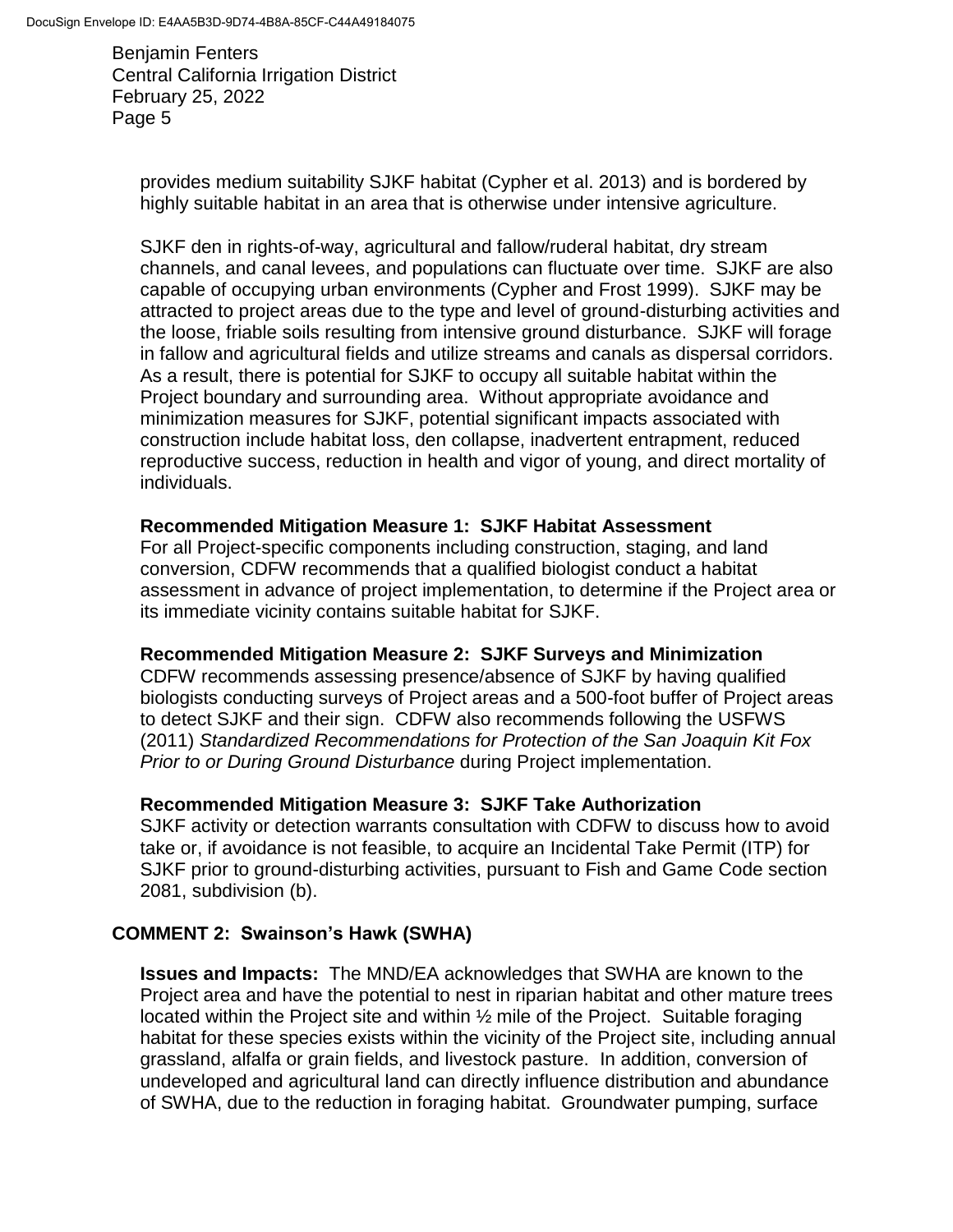water diversion, and habitat conversion may result in degradation or loss of riparian habitat and subsequent loss of nesting habitat. Without appropriate avoidance and minimization measures for SWHA, potential significant impacts include nest abandonment and reduced reproductive success, including mortality of young and reduced health and vigor of eggs and/or young.

Mitigation Measure (Surveys) in Table 1 (page 7) of the MND/EA states that a qualified biologist will conduct surveys of potential SWHA within ½ mile using the *Recommended Timing and Methodology for Swainson's Hawk Nesting Surveys in California's Central Valley* (SWHA TAC 2000). Mitigation Measure (Avoidance) states that if an active nest is observed, the biologist would establish a suitable construction-free buffer around the nest. The MND/EA analysis does not provide a biological basis of how a no-disturbance buffer will be determined as adequate to avoid significant impacts, including but not limited to take of individuals through nest failure or other means, as a result of Project implementation.

The trees and riparian habitat within the Project area represent some of the only remaining suitable nesting habitat in the local vicinity. Depending on the timing of construction, activities including noise, vibration, and movement of workers or equipment could affect nests and have the potential to result in nest abandonment, significantly impacting local nesting SWHA. In addition, agricultural cropping patterns can directly influence distribution and abundance of SWHA. For example, SWHA can forage in grasslands, pasture, hay crops, and low growing irrigated crops; however, other agricultural crops such as orchards and vineyards are incompatible with SWHA foraging (Estep 2009, Swolgaard et al. 2008).

In the San Joaquin Valley, suitable nest trees may be a limiting factor for SWHA productivity. The loss of suitable nest trees, particularly in proximity to foraging habitat, has the potential to significantly impact local SWHA (CDFW 2016). CDFW considers removal of known bird-of-prey nest trees, even outside of the nesting season, a potentially significant impact under CEQA, and, in the case of SWHA, it could also result in take under CESA. Project activities near the nest that differ from baseline disturbance regimes in type, timing, and/or magnitude can affect adults caring for eggs and young in the nest, and can affect nestling behavior. Project activities including noise, vibration, odors, visual disturbance, and movement of workers or equipment could affect nesting individuals and have the potential to result in nest abandonment or reduced nesting success, significantly impacting local nesting SWHA.

### **Recommended Mitigation Measure 4: SWHA Nest Tree Avoidance and Mitigation**

In addition to avoiding occupied nest trees, CDFW recommends that impacts to known nest trees be avoided at all times of year, or that mitigation occurs for these impacts. Regardless of nesting status, if potential or known SWHA nesting trees are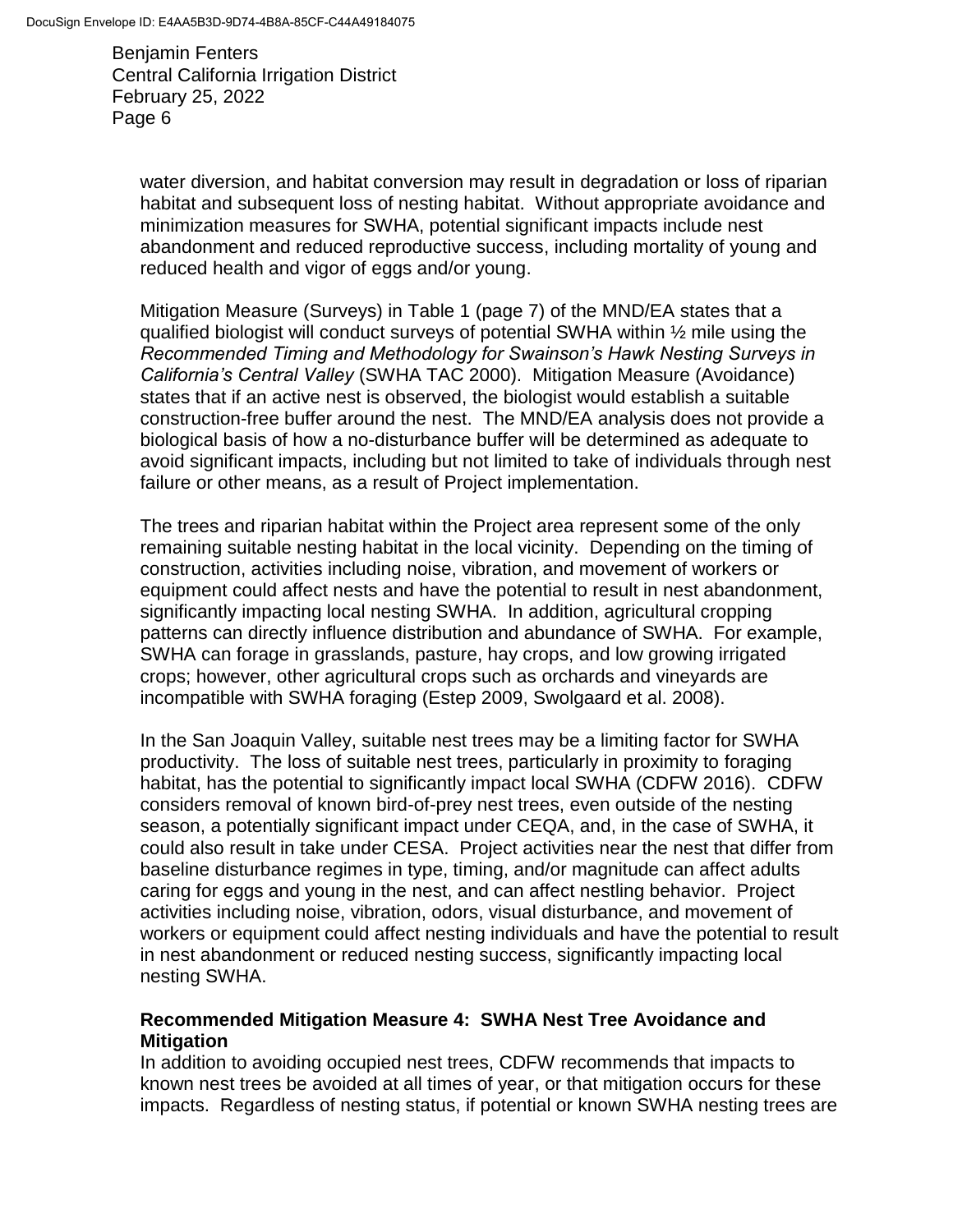removed, CDFW recommends they be replaced with an appropriate native tree species, planted at a ratio of 3:1 (replaced to removed), in an area that will be protected in perpetuity. This mitigation will offset potential impacts of the loss of nesting habitat.

#### **Recommended Mitigation Measure 5: Focused SWHA Surveys**

To reduce potential Project-related impacts to SWHA, CDFW recommends that a qualified wildlife biologist conduct surveys for nesting birds of prey, including SWHA, following the survey methodology developed by the SWHA Technical Advisory Committee (SWHA TAC 2000) during the nesting season of or prior to Project initiation, within the Project area and a ½-mile buffer around the Project area. In addition, if Project activities will take place during the species nesting season (i.e., March 1 through September 15), CDFW recommends that additional preconstruction surveys for active nests be conducted by a qualified biologist no more than 10 days prior to the start of construction.

### **Recommended Mitigation Measure 6: SWHA Buffers**

If an active SWHA nest is found during preconstruction surveys, CDFW recommends implementing a minimum ½-mile no-disturbance buffer until the breeding season has ended or until a qualified biologist has determined that the birds have fledged and are no longer reliant upon the nest site or parental care for survival.

### **Recommended Mitigation Measure 7: SWHA Take Authorization**

If a ½-mile no-disturbance nest buffer is not feasible, consultation with CDFW is warranted, and an ITP for SWHA may be necessary prior to project implementation to avoid unauthorized take, pursuant to Fish and Game Code section 2081, subdivision (b).

## **COMMENT 3: Nesting Bald Eagle (BAEA) and Golden Eagle (GOEA)**

**Issues and Impacts**: BAEA and GOEA occurrences have been documented within the vicinity of the Project boundary (CDFW 2022). Nesting BAEA and GOEA have the potential to occur in the Project area and its vicinity, including the Orestimba Creek corridor. Without appropriate avoidance and minimization measures, potentially significant impacts associated with the Project's construction include loss of foraging and/or nesting habitat, nest abandonment, reduced reproductive success, and reduced health and vigor of eggs and/or young.

Without appropriate survey methods, eagles nesting in the vicinity of a project can remain undetected resulting in avoidance and minimization measures not being effectively implemented (American Eagle Research Institute 2010). In addition, human activity near nest sites can cause reduced provisioning rates of GOEA chicks by adults (Steidl et al. 1993). Depending on the timing of construction, Project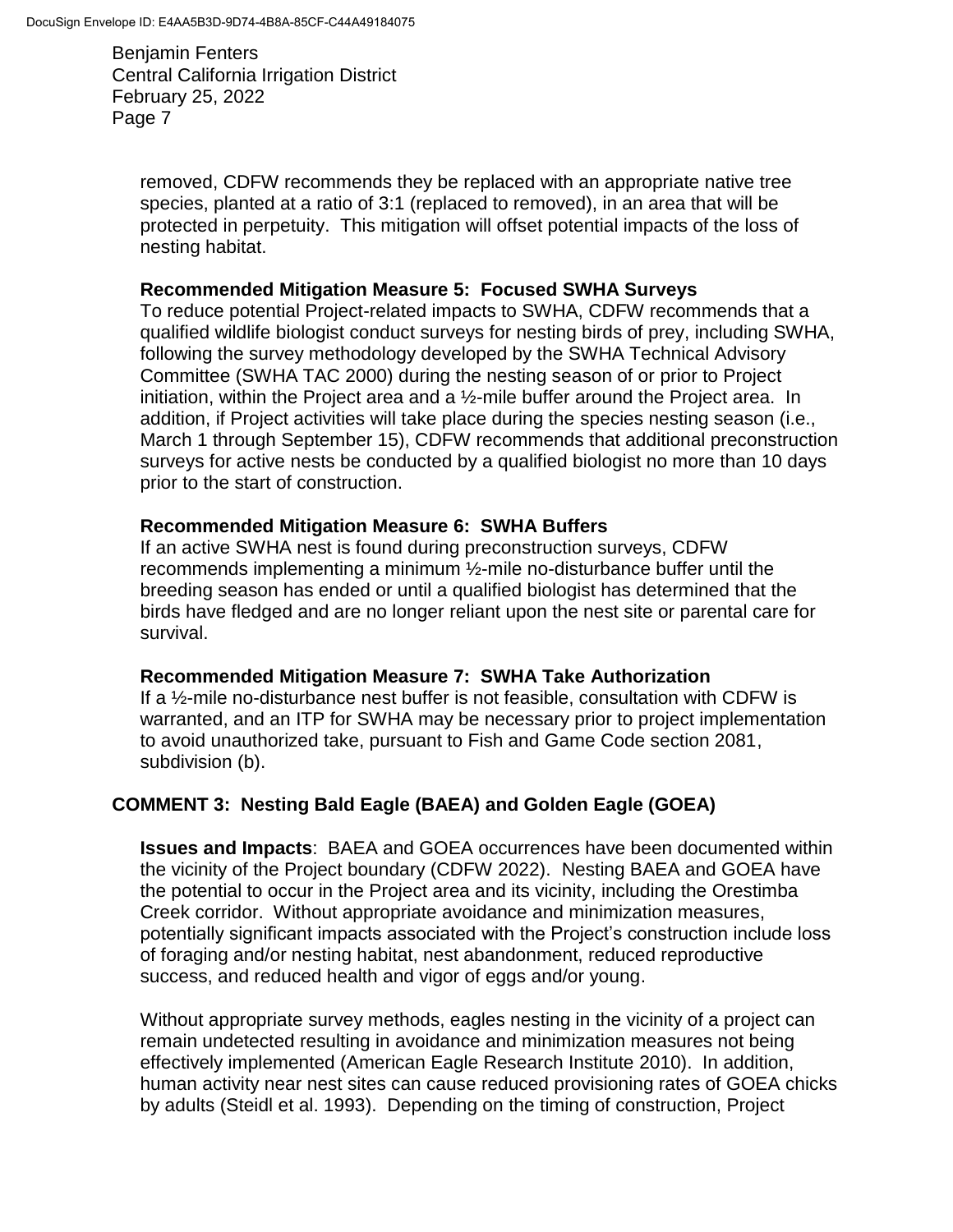activities including noise, vibration, odors, and movement of workers or equipment could affect nests and also have the potential to result in nest abandonment, significantly impacting local nesting raptors.

### **Recommended Mitigation Measure 8: Focused Surveys for Nesting Eagles**

CDFW recommends that a qualified wildlife biologist conduct surveys for nesting raptors following the *Protocol for Golden Eagle Occupancy, Reproduction, and Prey Population Assessment* (Driscoll 2010), and the *Protocol for Evaluating Bald Eagle Habitat and Populations in California* (Jackman and Jenkins 2004). If ground-disturbing activities take place during the typical bird breeding season of February 1 through September 15, CDFW recommends that additional pre-construction surveys for active nests be conducted by a qualified biologist no more than 10 days prior to the start of construction.

### **Recommended Mitigation Measure 9: Eagle Avoidance**

If an active eagle nest is found, CDFW recommends implementation of a minimum  $\frac{1}{2}$ -mile no-disturbance buffer until the breeding season has ended or until a qualified biologist has determined that the birds have fledged and are no longer reliant upon the nest or parental care for survival. If nesting eagles are detected and the ½-mile no-disturbance nest buffer is not feasible, consultation with CDFW is warranted to determine if the Project can avoid take.

Please note that BAEA and GOEA are State fully protected species and pursuant to Fish and Game Code section 3511, CDFW cannot authorize their incidental take. CDFW recommends implementation of a minimum ½-mile no-disturbance buffer around identified BAEO and GOEA nests until the breeding season has ended or until a qualified biologist has determined that the birds have fledged and are no longer reliant upon the nest site for survival.

## **COMMENT 4: Tricolored Blackbird (TRBL)**

**Issues and Impacts:** TRBL have been documented within and adjacent to the Project area, and in the surrounding area (CDFW 2022, UC Davis 2021). The MND/EA acknowledges a large breeding colony of TRBL in Orestimba Creek within a ½ mile of the Project. Review of aerial imagery indicates that the Project area includes suitable habitat types including wetlands, ponds, and flood-irrigated agricultural land, which is an increasingly important nesting habitat type for TRBL (Meese et al. 2017). TRBL aggregate and nest colonially, forming colonies of up to 100,000 nests (Meese et al. 2014), and approximately 86% of the global population is found in the San Joaquin Valley (Kelsey 2008, Weintraub et al. 2016). In addition, TRBL have been forming larger colonies that contain progressively larger proportions of the species' total population (Kelsey 2008). In 2008, 55% of the species' global population nested in only two colonies in silage fields (Kelsey 2008). Nesting can occur synchronously, with all eggs laid within one week (Orians 1961).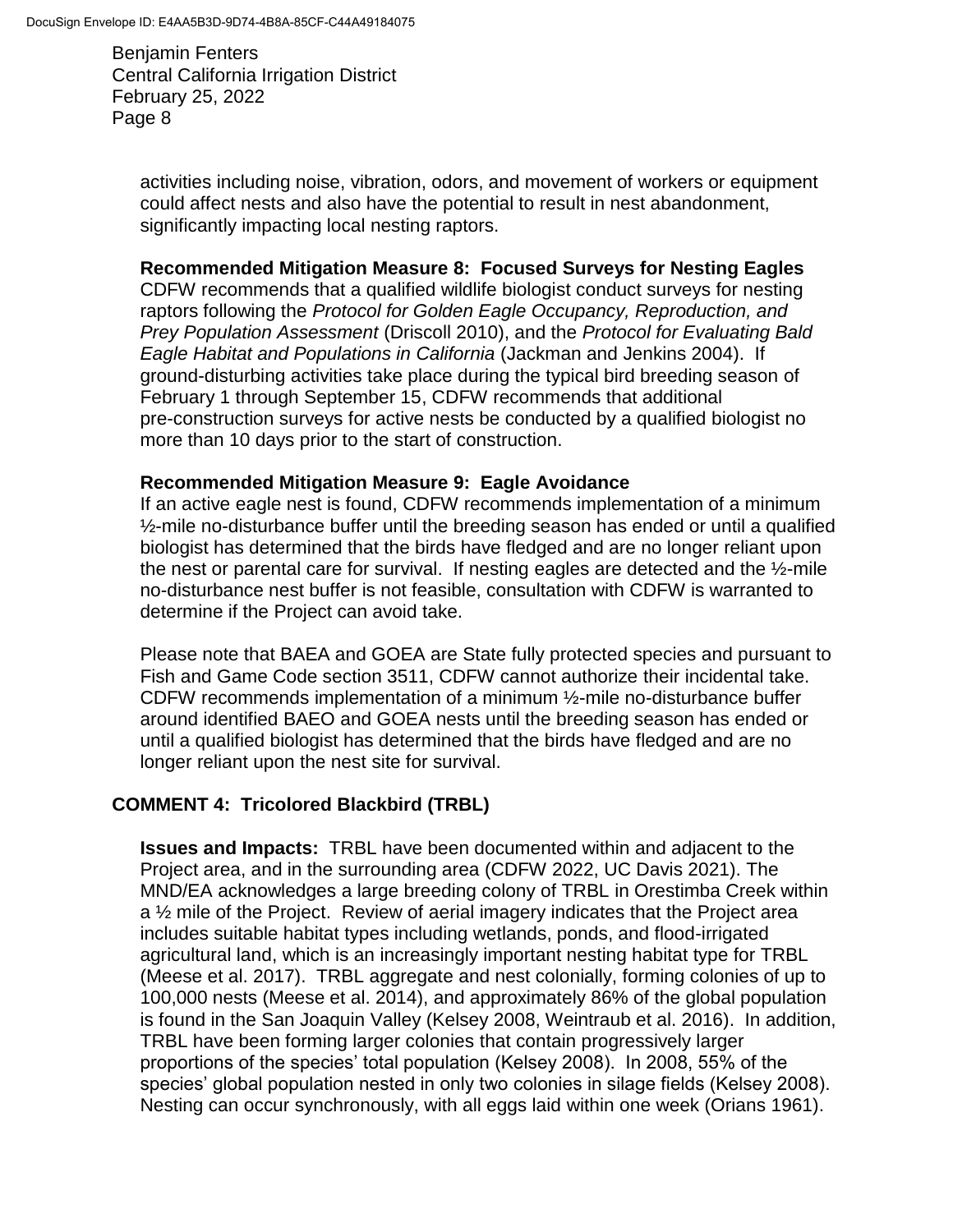For these reasons, disturbance to nesting colonies can cause entire nest colony site abandonment and loss of all unfledged nests, significantly impacting TRBL populations (Meese et al. 2014). Without appropriate avoidance and minimization measures for TRBL, potential significant impacts associated with subsequent development include nesting habitat loss, nest and/or colony abandonment, reduced reproductive success, and reduced health and vigor of eggs and/or young.

#### **Recommended Mitigation Measure 10: TRBL Surveys**

CDFW recommends that the Project activities be timed to avoid the typical birdbreeding season of February 1 through September 15. If Project activity that could disrupt nesting must take place during that time, CDFW recommends that a qualified biologist conduct surveys for nesting TRBL no more than 10 days prior to the start of implementation to evaluate presence or absence of TRBL nesting colonies in proximity to Project activities and to evaluate potential Project-related impacts.

#### **Recommended Mitigation Measure 11: TRBL Colony Avoidance**

If an active TRBL nesting colony is found during surveys, CDFW recommends implementation of a minimum 300-foot no-disturbance buffer, in accordance with CDFW's (2015) *Staff Guidance Regarding Avoidance of Impacts to Tricolored Blackbird Breeding Colonies on Agricultural Fields in 2015*, until the breeding season has ended or until a qualified biologist has determined that nesting has ceased and the young have fledged and are no longer reliant upon the colony or its nest site for survival.

### **Recommended Mitigation Measure 12: TRBL Take Authorization**

In the event that a TRBL nesting colony is detected during surveys, consultation with CDFW is warranted to discuss whether the Project can avoid take and, if take avoidance is not feasible, to acquire an ITP for TRBL pursuant to Fish and Game Code section 2081, subdivision (b), prior to any Project activities.

### **COMMENT 5: Foothill Yellow-Legged Frog (FYLF)**

**Issue and Impacts:** FYLF are primarily stream-dwelling and require shallow, flowing water in streams and rivers with at least some cobble-sized substrate (Thomson et al. 2016). FYLF have been documented to occur east of the Project site in Orestimba Creek (CDFW 2022), and the Project site contains habitat that may support this species. Without appropriate avoidance and minimization measures for FYLF, potentially significant impacts associated with the Project's activities include burrow collapse, inadvertent entrapment, reduced reproductive success, reduction in health and vigor of eggs, larvae and/or young, and direct mortality of individuals.

FYLF populations throughout the state have experienced ongoing and drastic declines and many have been extirpated. FYLF occurred in mountain streams from the San Gabriel River in Los Angeles County to southern Oregon west of the Sierra-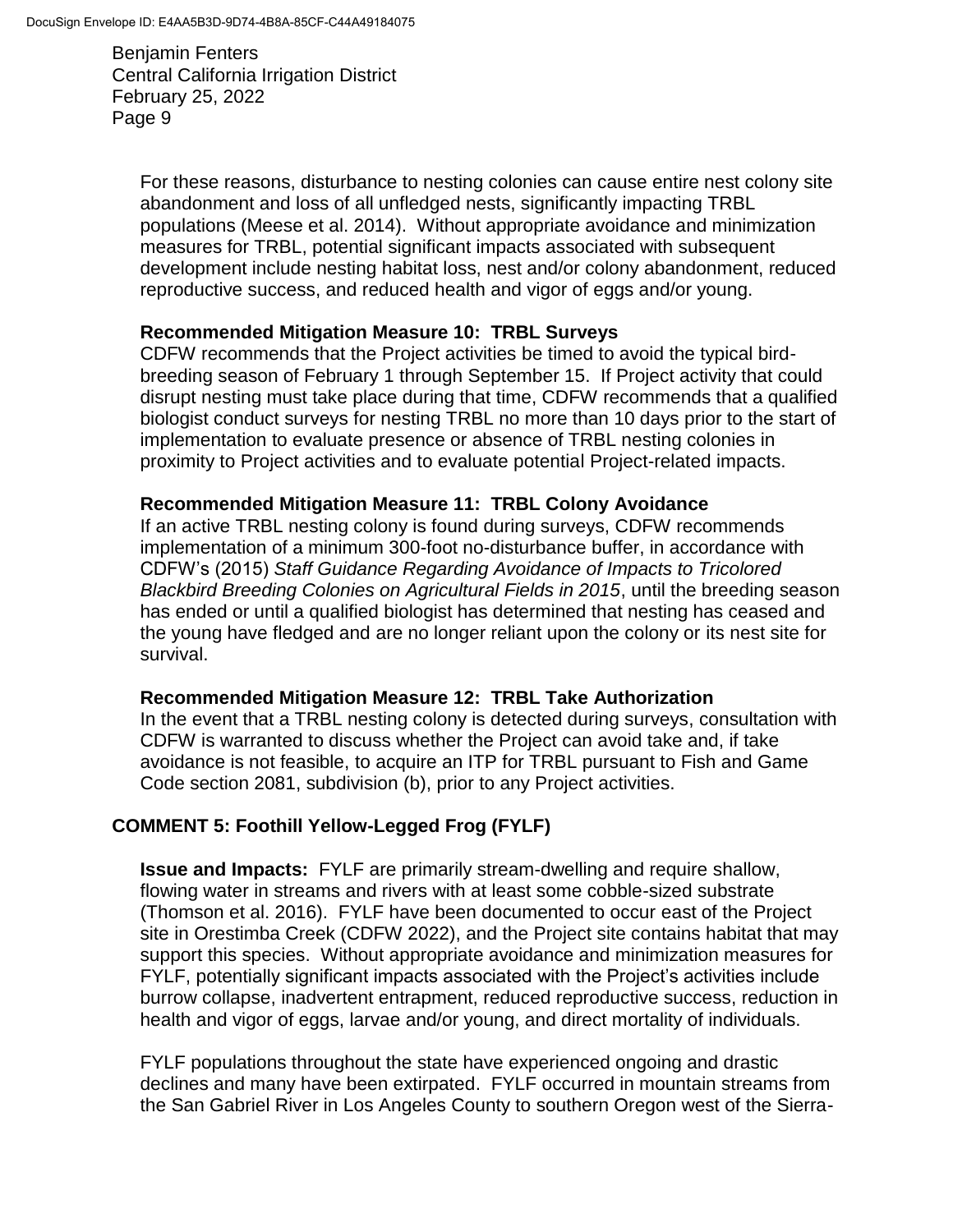Cascade crest (Thomson et al. 2016). Habitat loss from growth of cities and suburbs, invasion of nonnative plants, impoundments, water diversions, stream maintenance for flood control, degraded water quality, and introduced predators such as bullfrogs are the primary threats to FYLF (Thomson et al. 2016, USFWS 2017). Project activities have the potential to significantly impact the species.

### **Recommended Mitigation Measure 13: FYLF Surveys**

CDFW recommends that a qualified biologist conduct surveys for FYLF in accordance with the *Revised Guidance on Site Assessment and Field Surveys for the California Red-legged Frog* (USFWS 2005) to determine if FYLF are within or adjacent to the Project area; while this survey is designed for California red-legged frog (*Rana draytonii*), it may be used for FYLF with a focus on stream/river habitat.

### **Recommended Mitigation Measure 14: FYLF Avoidance**

If any FYLF are found during preconstruction surveys or at any time during construction, consultation with CDFW is warranted to determine if the Project can avoid take. CDFW recommends that initial ground-disturbing activities be timed to avoid the period when FYLF are most likely to be moving through upland areas (i.e., November 1 to March 31). When ground-disturbing activities must take place between November 1 and March 31, CDFW recommends that a qualified biologist monitor construction activity daily for FYLF.

### **Recommended Mitigation Measure 15: FYLF Take Authorization**

FYLF detection warrants consultation with CDFW to discuss how the Project can avoid take and, if take avoidance is not feasible, to acquire an ITP for FYLF pursuant to Fish and Game Code section 2081, subdivision (b), prior to any Project activities.

### **COMMENT 6: Special-Status Bat Species**

**Issues and Impacts**: The MND/EA acknowledges that habitat features are present that have the potential to support pallid bat and western red bat. Pallid bat is known to roost in buildings, caves, tunnels, cliffs, crevices, and trees. (Lewis 1994). Western red bat is highly associated with riparian habitat (Peirson et al. 2006). Project activities have the potential to affect habitat upon which special-status bat species depend for successful breeding and have the potential to impact individuals and local populations. Without appropriate avoidance and minimization measures for special-status bat species, potential significant impacts resulting from groundand vegetation-disturbing activities associated with Project activities include habitat loss, inadvertent entrapment, roost abandonment, reduced reproductive success, reduction in health and vigor of young, and direct mortality of individuals.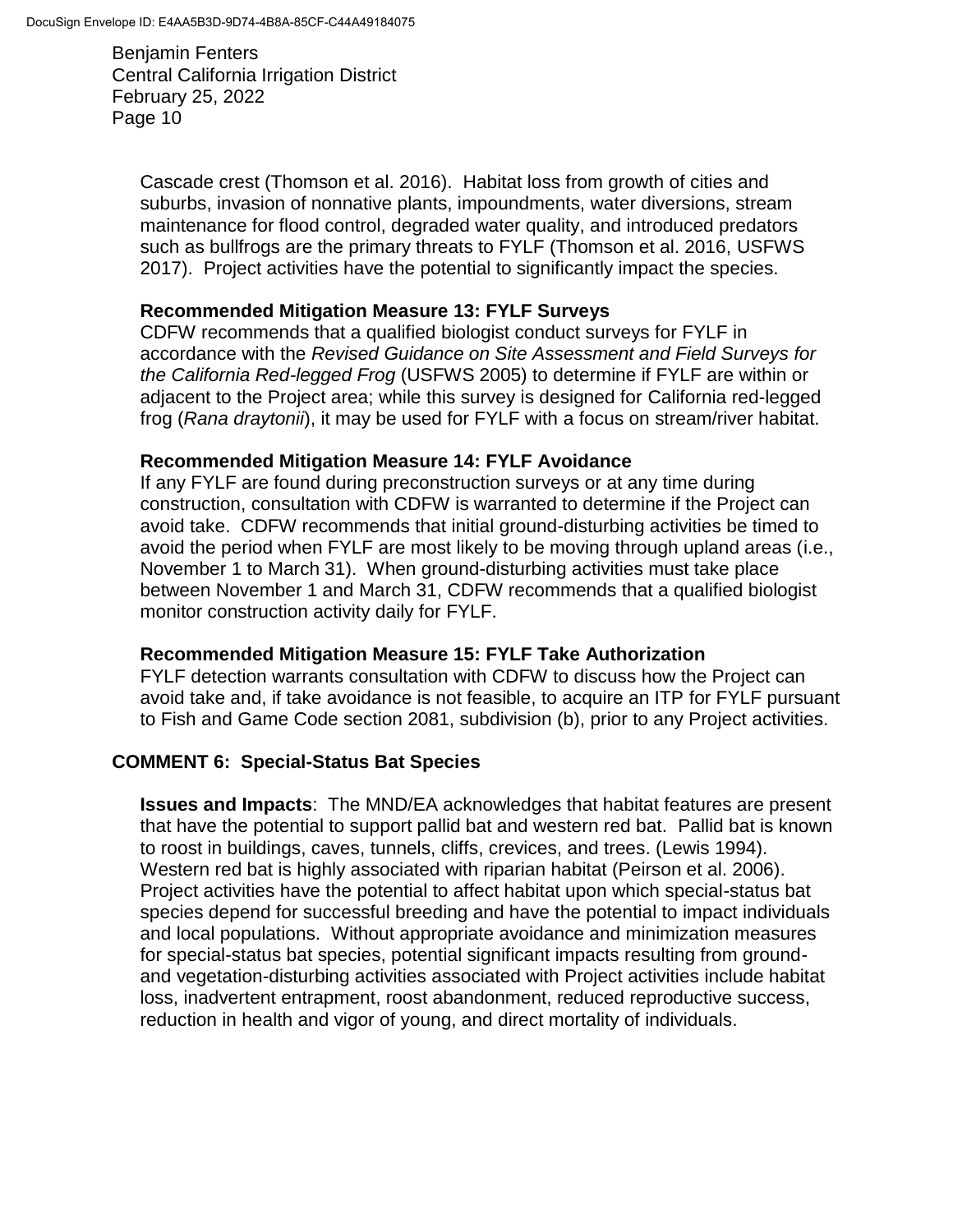### **Recommended Mitigation Measure 16: Bat Roost Habitat Assessment**

CDFW recommends that a qualified biologist conduct a habitat assessment well in advance of Project implementation to determine if the Project area or its immediate vicinity contains suitable roosting habitat for special-status bat species.

#### **Recommended Mitigation Measure 17: Bat Surveys**

If suitable habitat is present, CDFW recommends assessing presence/absence of special-status bat roosts by conducting surveys during the appropriate seasonal period of bat activity. CDFW recommends methods such as evening emergence surveys or bat detectors to determine whether bats are present.

### **Recommended Mitigation Measure 18: Bat Roost Disturbance Minimization and Avoidance**

If bats are present, CDFW recommends that a 100-foot no-disturbance buffer be placed around the roost and that a qualified biologist who is experienced with bats monitor the roost for signs of disturbance to bats from Project activity. If a bat roost is identified and work is planned to occur during the breeding season, CDFW recommends that no disturbance to maternity roosts occurs and that CDFW be consulted to determine measures to prevent breeding disruption or failure.

### **COMMENT 7: Western Pond Turtle (WPT)**

**Issues and Impacts:** WPT are documented in the Project area (CDFW 2022), and a review of aerial imagery shows requisite habitat features that WPT utilize for nesting, overwintering, dispersal, and basking occur in the Project area. These features include aquatic and terrestrial habitats such as streams, ponded areas, irrigation canals, riparian and upland habitat. WPT are known to nest in the spring or early summer within 100 meters of a water body, although nest sites as far away as 500 meters have also been reported (Thomson et al. 2016). Noise, vegetation removal, movement of workers, construction and ground disturbance as a result of Project activities have the potential to significantly impact WPT populations. Without appropriate avoidance and minimization measures for WPT, potentially significant impacts associated with Project activities could include nest reduction, inadvertent entrapment, reduced reproductive success, reduction in health or vigor of eggs and/or young, and direct mortality.

### **Recommended Mitigation Measure 19: WPT Surveys**

CDFW recommends that a qualified biologist conduct focused surveys for WPT within 10 days prior to Project implementation. In addition, CDFW recommends that focused surveys for nests occur during the egg-laying season of March through August.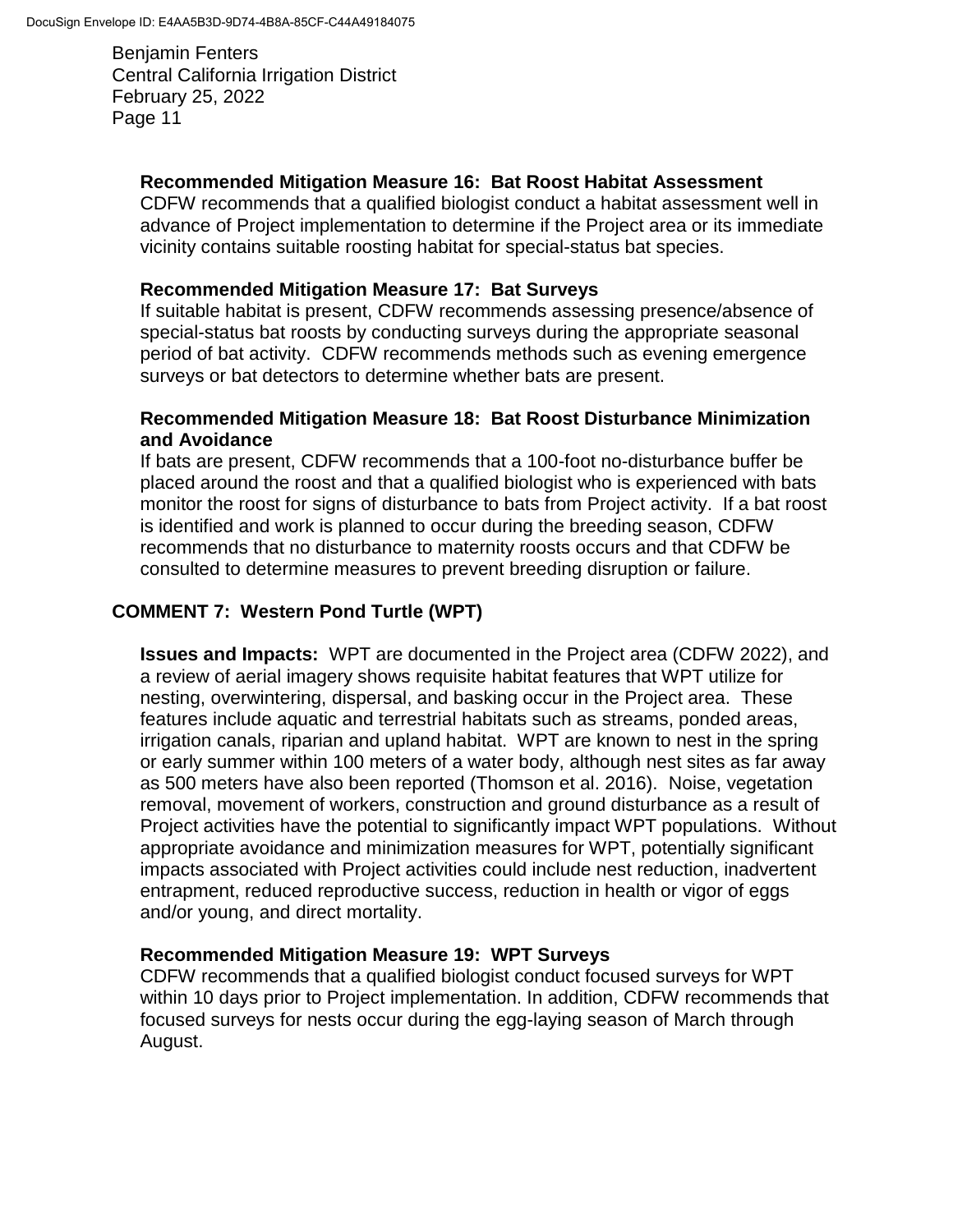### **Recommended Mitigation Measure 20: WPT Avoidance and Minimization**

CDFW recommends that any WPT nests that are discovered remain undisturbed with a no-disturbance buffer maintained around the nest until the eggs have hatched and neonates are no longer in the nest or Project areas. If WPT individuals are discovered at the site during surveys or Project activities, CDFW recommends that they be allowed to move out of the area of their own volition without disturbance.

## **COMMENT 8: Other State Species of Special Concern**

**Issues and Impacts:** American badger and western spadefoot are known to inhabit grassland and upland shrub areas with friable soils (Williams 1986, Thomson et al. 2016). These species have been documented to occur in the vicinity of the Project, which supports requisite habitat elements for these species (CDFW 2022), and habitat loss threatens these species (Williams 1986, Thomson et al. 2016). Habitat within and adjacent to the Project represents some of the only remaining undeveloped land in the vicinity, which is otherwise intensively managed for agriculture. Without appropriate avoidance and minimization measures for these species, potentially significant impacts associated with ground disturbance include habitat loss, nest/den/burrow abandonment, which may result in reduced health or vigor of eggs and/or young, and direct mortality.

### **Recommended Mitigation Measure 21: Habitat Assessment**

CDFW recommends that a qualified biologist conduct a habitat assessment in advance of project implementation, to determine if Project areas or their immediate vicinity contain suitable habitat for the species mentioned above.

### **Recommended Mitigation Measure 22: Surveys**

If suitable habitat is present, CDFW recommends that a qualified biologist conduct focused surveys for the species and their requisite habitat features to evaluate potential impacts resulting from ground and vegetation disturbance.

## **Recommended Mitigation Measure 23: Avoidance**

Avoidance whenever possible is encouraged via delineation and observance of a 50-foot no-disturbance buffer around dens of mammals like the American badger as well as the entrances of burrows that can provide refuge for small mammals, reptiles, and amphibians.

## **COMMENT 9: Special-Status Plants**

**Issues and Impacts:** Spiny-sepaled button celery is a special-status plant species meeting the definition of rare or endangered under CEQA section 15380, and is known to occur within the Project boundary and surrounding area. This plant species is threatened by grazing, road maintenance, hydrological alterations, and agriculture (CNPS 2022). Impacts to existing populations have the potential to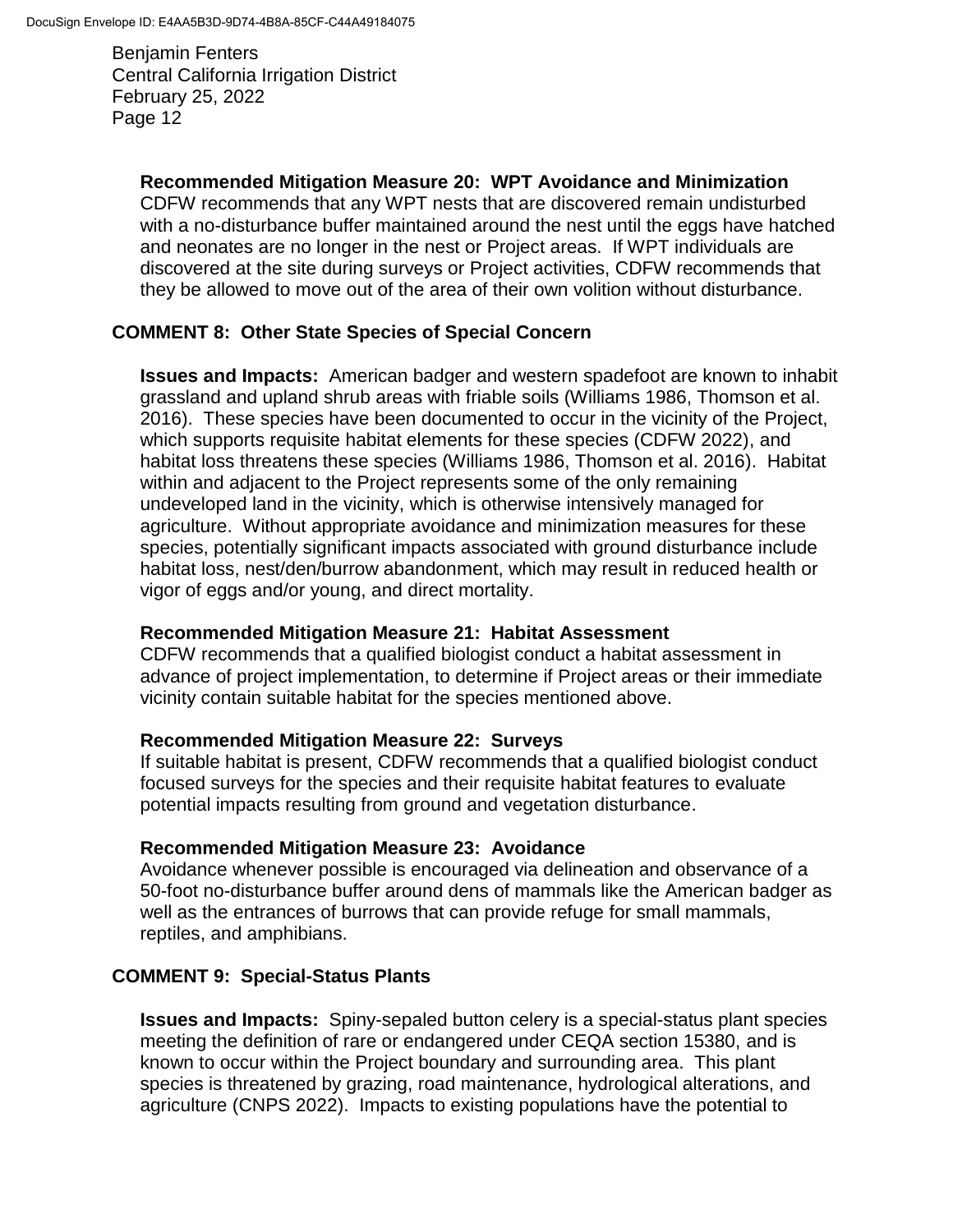significantly impact populations of plant species. Without appropriate avoidance and minimization measures for special-status plants, potential significant impacts associated with subsequent Project-specific activities include loss of habitat, loss or reduction of productivity, and direct mortality.

### **Recommended Mitigation Measure 24: Special-Status Plant Surveys**

CDFW recommends that individual Project sites be surveyed for special-status plants by a qualified botanist following the *Protocols for Surveying and Evaluating Impacts to Special Status Native Plant Populations and Natural Communities* (CDFG 2018). This protocol, which is intended to maximize detectability, includes the identification of reference populations to facilitate the likelihood of field investigations occurring during the appropriate floristic period.

#### **Recommended Mitigation Measure 25: Special-Status Plant Avoidance**

CDFW recommends that special-status plant species be avoided whenever possible by delineating and observing a no-disturbance buffer of at least 50 feet from the outer edge of the plant population(s) or specific habitat type(s) required by special-status plant species. If buffers cannot be maintained, then consultation with CDFW may be warranted to determine appropriate minimization and mitigation measures for impacts to special-status plant species.

### **Recommended Mitigation Measure 26: Listed Plant Species Take Authorization**

If a State-listed plant species is identified during botanical surveys, consultation with CDFW is warranted to determine if the Project can avoid take. If take cannot be avoided, take authorization is warranted. Take authorization would occur through issuance of an ITP, pursuant to Fish and Game Code section 2081, subdivision (b).

### **Would the Project have a substantial adverse effect on any riparian habitat or other sensitive natural community identified in local or regional plans, policies, regulations, or by CDFW or USFWS?**

### **COMMENT 10: Wetland and Riparian Habitats**

**Issues and Impacts:** The Project area includes Orestimba Creek and associated riparian, wetland, and sycamore alluvial woodland habitat. Project activities such as water recharge and any associated ground disturbances have the potential to involve temporary and permanent impacts to these habitat features. Project activities have the potential to result in temporary and permanent impacts to these features through groundwater pumping, habitat conversion, grading, fill, and related development. Riparian and associated floodplain and wetland areas are valuable for their ecosystem processes such as protecting water quality by filtering pollutants and transforming nutrients, stabilizing stream banks to prevent erosion and sedimentation/siltation, and dissipating flow energy during flood conditions, thereby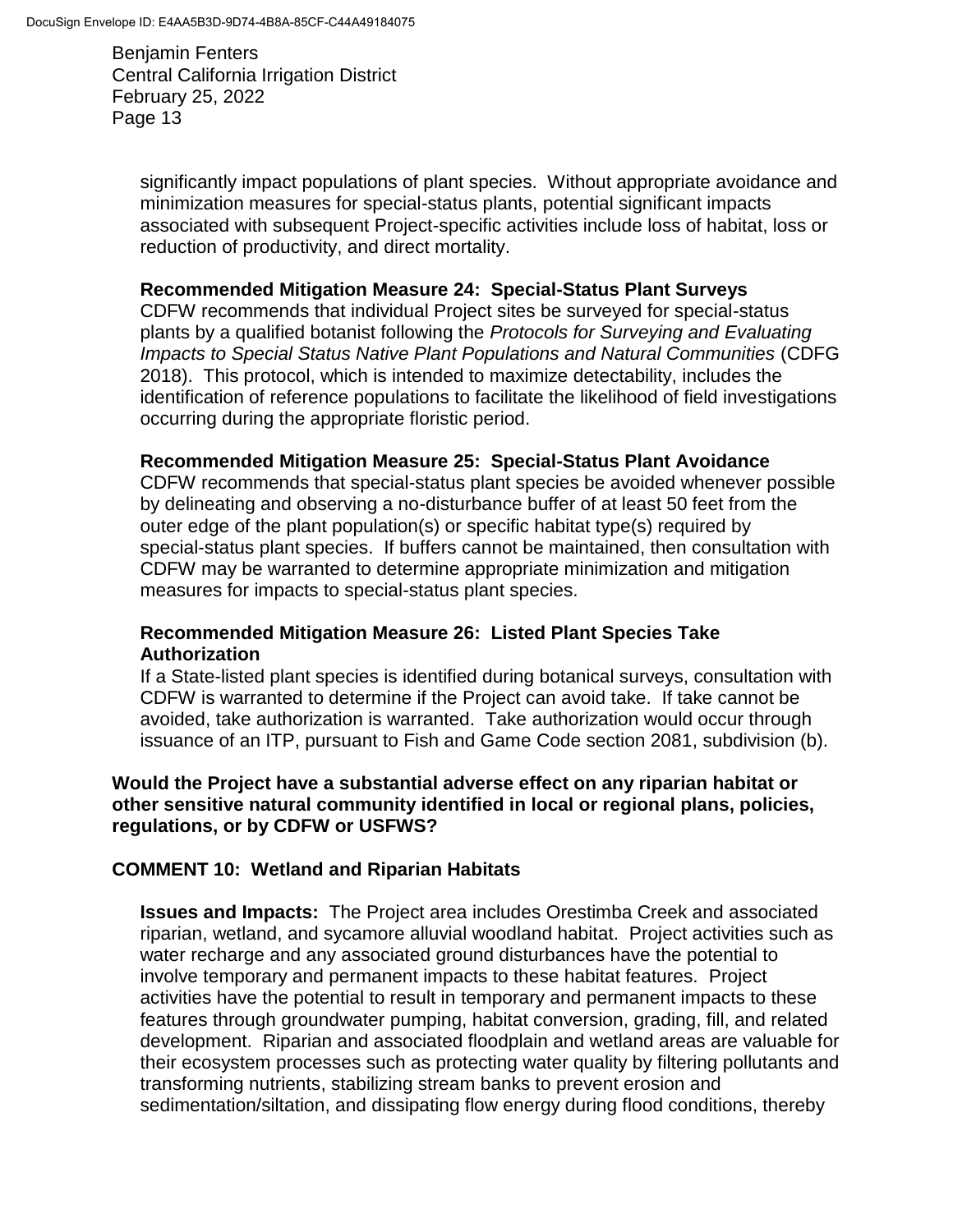spreading the volume of surface water, reducing peak flows downstream, and increasing the duration of low flows by slowly releasing stored water into the channel through subsurface flow. The Fish and Game Commission policy regarding wetland resources discourages development or conversion of wetlands that results in any net loss of wetland acreage or habitat value. Habitat conversion, construction, grading, and fill activities within these features also has the potential to impact downstream waters as a result of Project site impacts leading to erosion, scour, and changes in stream morphology.

#### **Recommended Mitigation Measure 27: Stream and Wetland Mapping**

CDFW recommends that formal stream mapping and wetland delineation be conducted by a qualified biologist or hydrologist, as warranted, to determine the baseline location, extent, and condition of streams (including any floodplain) and wetlands within and adjacent to the Project area. Please note that while there is overlap, State and Federal definitions of wetlands differ, and complete stream mapping commonly differs from delineations used by the U.S. Army Corps of Engineers specifically to identify the extent of Waters of the U.S. Therefore, it is advised that the wetland delineation identify both State and Federal wetlands in the Project area as well as the full extent of all streams including floodplains, if present, within the Project area. CDFW advises that site map(s) depicting the extent of any activities that may affect wetlands, lakes, or streams be included with any Project site evaluations, to clearly identify areas where stream/riparian and wetland habitats could be impacted from Project activities.

#### **Recommended Mitigation Measure 28: Stream and Wetland Habitat Mitigation**

CDFW recommends that the potential direct and indirect impacts to stream/riparian and wetland habitat be analyzed according to each Project activity. Based on those potential impacts, CDFW recommends that the MND/EA include measures to avoid, minimize, and/or mitigate those impacts. CDFW recommends that impacts to riparian habitat (i.e., biotic and abiotic features) take into account the effects to stream function and hydrology from riparian habitat loss or damage, as well as potential effects from the loss of riparian habitat to special-status species already identified herein. CDFW recommends that losses to wetland or riparian habitats be offset with corresponding habitat restoration incorporating native vegetation to replace the value to fish and wildlife provided by the habitats lost from Project implementation. If on-site restoration to replace habitats is not feasible, CDFW recommends offsite mitigation by restoring or enhancing in-kind riparian or wetland habitat and providing for the long-term management and protection of the mitigation area, to ensure its persistence.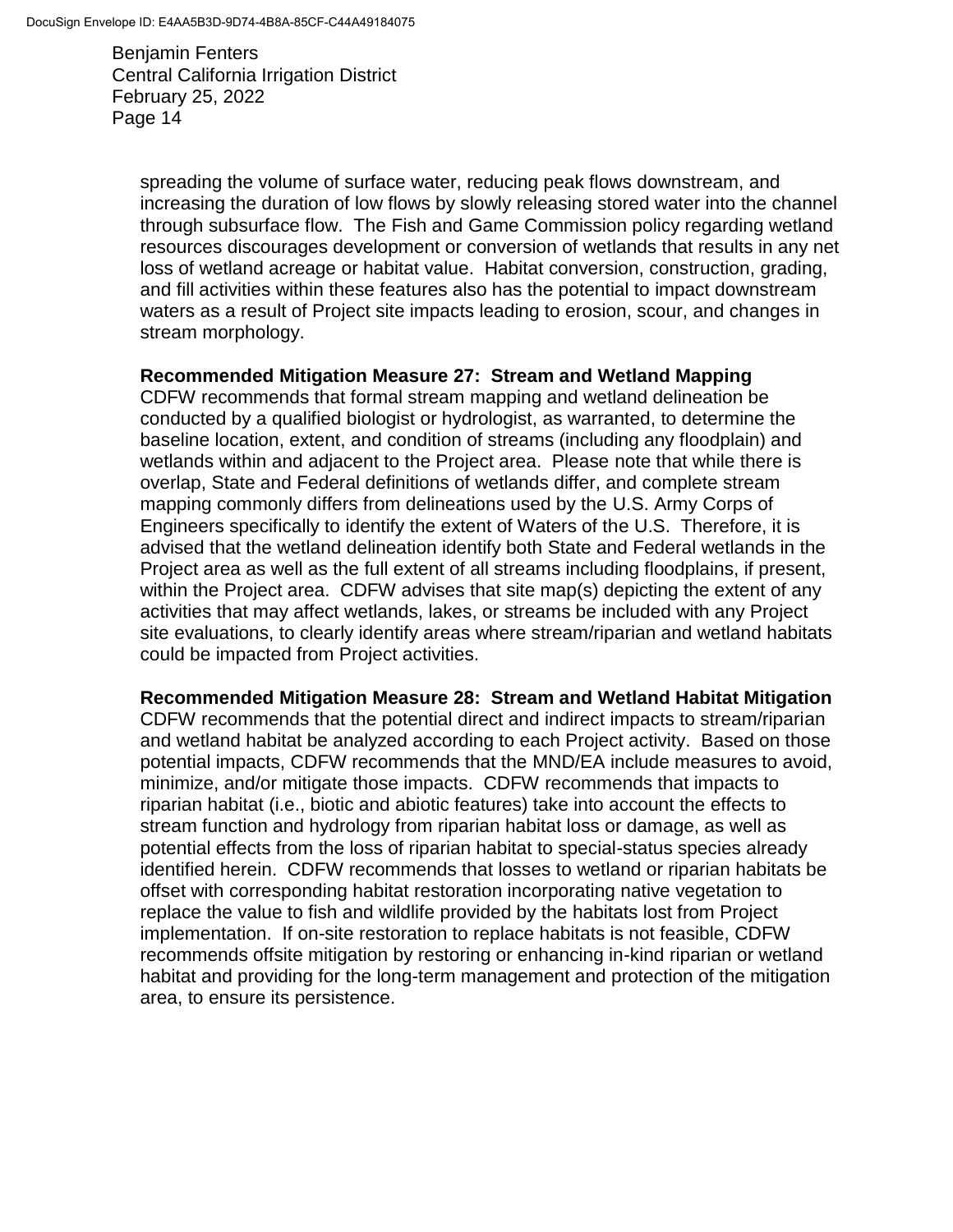### **COMMENT 11: Sustainable Groundwater Management Act (SGMA) and Groundwater Dependent Ecosystems**

**Issues and Impacts:** Many sensitive ecosystems and public trust resources such as streams, springs, riparian areas, and wetlands are dependent on groundwater and interconnected surface waters. The Project boundary overlaps the boundary for the Delta-Mendota Subbasin located in the northern San Joaquin Valley Groundwater Basin (Groundwater Basin Number 5-022.07) and is within the Northern & Central Delta-Mendota Groundwater Sustainability Plan. The Delta-Mendota Subbasin is listed as a high priority Subbasin by the California Department of Water Resources. SGMA defines sustainable groundwater management as "management and use of groundwater in a manner that can be maintained during the planning and implementation horizon without causing undesirable results (Water Code, § 10721 (v))." Significant and undesirable results that may result from Project related activities and have adverse impacts to groundwater dependent ecosystems include chronic lowering of groundwater levels, reduction of groundwater storage, degraded water quality, land subsidence, and depletions of interconnected surface water that have an adverse impact on beneficial uses of surface water.

Project-related activities may result in significant and adverse impacts to groundwater dependent ecosystems including wetland and riparian habitats and the species dependent upon these habitats.

## **Analysis Recommendations:**

- CDFW recommends that the MND/EA include an analysis of Project-related activities in relation to the Northern & Central Delta-Mendota Groundwater Sustainability Plan including analysis of potential undesirable results and adverse impacts to groundwater dependent ecosystems including the biological resources listed above.
- CDFW recommends that the MND/EA analyze how the Project may affect surface and subsurface water levels, including drawdown from confined aquifers.
- CDFW recommends a hydrologic study or other information that identifies and analyzes the impacts to the aquatic ecosystems and fisheries of the Orestimba and San Joaquin River that may result from Project implementation.
- CDFW recommends that the MND/EA include specific triggers for evaluating changes to surface and ground water levels and monitoring wetland and riparian habitats that would be affected by these changes.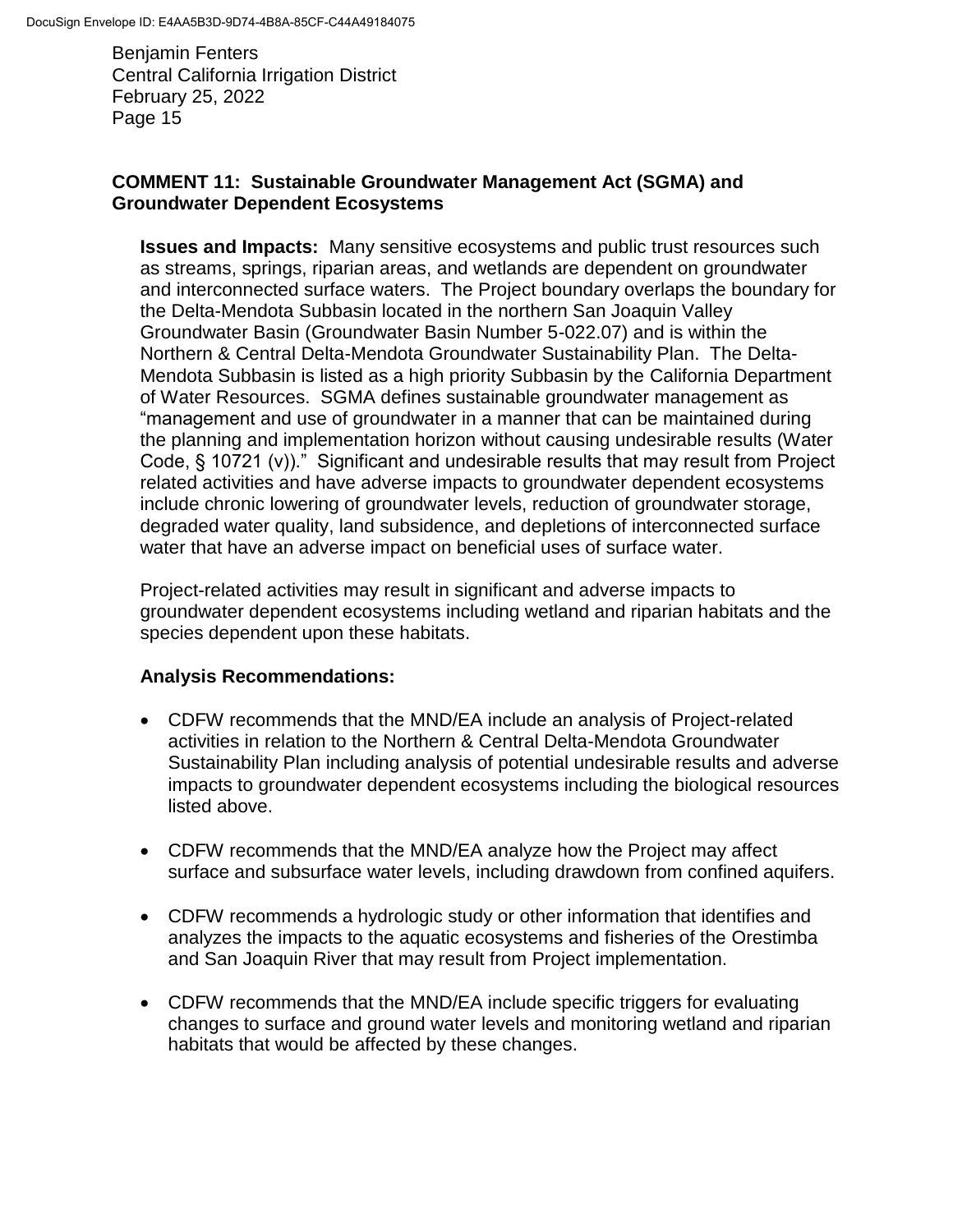#### **Recommended Mitigation Measure 29: Groundwater Dependent Ecosystem Monitoring and Mitigation**

CDFW recommends that the MND/EA include requirements to identify, evaluate, and monitor all groundwater dependent ecosystems that would be affected by Project activities, and develop a plan to offset losses of groundwater dependent ecosystems caused by changes in hydrology associated with the Project. The plan should address mitigation for impacted habitat value and function, to achieve a minimum no net loss of these habitats, consistent with California Fish and Game Commission policy on Wetlands Resources.

### **COMMENT 12: Water Rights and Impacts from Surface Water Diversion:**

**Issues and Impacts:** The MND/EA states that CCID and DPWD are jointly and simultaneously pursuing a Streamlined Standard Water Right Permit to divert and recharge available and unappropriated flood water supplies from Orestimba Creek, during high flow flood events. As stated previously, the capture of unallocated stream flows to artificially recharge groundwater aquifers is subject to appropriation and approval by the SWRCB pursuant to Water Code section 1200 et seq. CDFW recommends that the MND/EA include a detailed description of the water rights and water entitlements that would pertain to the Project and address any applications or change petitions that may be filed. CDFW, as Trustee Agency, is consulted by the SWRCB during the water rights process to provide terms and conditions designed to protect fish and wildlife prior to appropriation of the State's water resources. Given the potential for impacts to sensitive species and their habitats, it is advised that required consultation with CDFW occur well in advance of the SWRCB water right application process.

### **Analysis Recommendations:**

- CDFW recommends that the MND/EA analyze how the Project may affect surface and subsurface water levels.
- CDFW recommends a hydrologic study, water availability analysis, or other information that identifies and analyzes the impacts to aquatic ecosystems and fish and wildlife resources of the Orestimba Creek and San Joaquin River that may result from Project-related surface water diversion, including diversion for groundwater storage.
- CDFW recommends that the MND/EA include specific triggers for evaluating changes to surface flow and subsurface water levels, and monitoring wetland and riparian habitats that would be affected by these changes.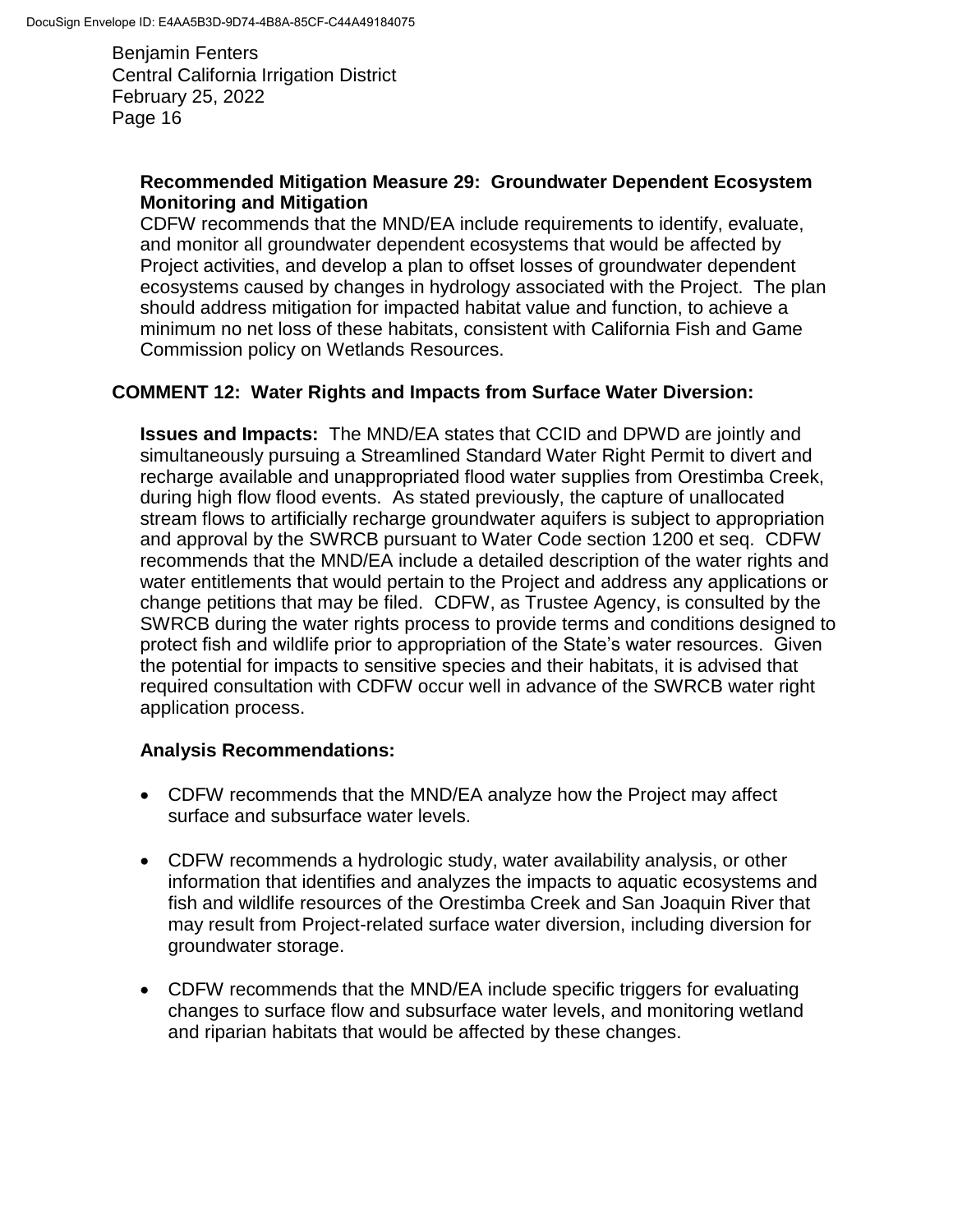### **Recommended Mitigation Measure 30: Aquatic Ecosystem Monitoring and Mitigation**

CDFW recommends that the MND/EA include requirements to identify, evaluate, and monitor all aquatic ecosystems and fish and wildlife resources therein that would be affected by Project activities related to surface water diversion, and develop a plan to offset losses caused by changes in hydrology associated with the Project. The plan should address mitigation for impacted habitat value and function, to achieve a minimum no net loss of these habitats, consistent with California Fish and Game Commission policy on Wetlands Resources.

### **Editorial Comments and/or Suggestions**

**Lake and Streambed Alteration:** Project activities that have the potential to substantially change the bed, bank, and channel of streams and associated wetlands may be subject to CDFW's regulatory authority pursuant Fish and Game Code section 1600 et seq. Fish and Game Code section 1602 requires an entity to notify CDFW prior to commencing any activity that may (a) substantially divert or obstruct the natural flow of any river, stream, or lake; (b) substantially change or use any material from the bed, bank, or channel of any river, stream, or lake (including the removal of riparian vegetation): (c) deposit debris, waste or other materials that could pass into any river, stream, or lake. "Any river, stream, or lake" includes those that are ephemeral or intermittent as well as those that are perennial. CDFW is required to comply with CEQA in the issuance of a Lake or Streambed Alteration (LSA) Agreement; therefore, if the CEQA document approved for the Project does not adequately describe the Project and its impacts, a subsequent CEQA analysis may be necessary for LSA Agreement issuance. Additional information on notification requirements is available through the Central Region LSA Program at (559) 243-4593 or [R4LSA@wildlife.ca.gov,](mailto:R4LSA@wildlife.ca.gov) and the CDFW website:<https://wildlife.ca.gov/Conservation/LSA> .

**Nesting birds:** CDFW encourages that Project implementation occur during the bird non-nesting season; however, if Project activities must occur during the breeding season (i.e., February through mid-September), the Project applicant is responsible for ensuring that implementation of the Project does not result in violation of the Migratory Bird Treaty Act or relevant Fish and Game Codes as referenced above.

To evaluate Project-related impacts on nesting birds, CDFW recommends that a qualified wildlife biologist conduct pre-activity surveys for active nests no more than 10 days prior to the start of ground disturbance to maximize the probability that nests that could potentially be impacted by the Project are detected. CDFW also recommends that surveys cover a sufficient area around the work site to identify nests and determine their status. A sufficient area means any area potentially affected by the Project. In addition to direct impacts (i.e. nest destruction), noise, vibration, and movement of workers or equipment could also affect nests. Prior to initiation of construction activities, CDFW recommends that a qualified biologist conduct a survey to establish a behavioral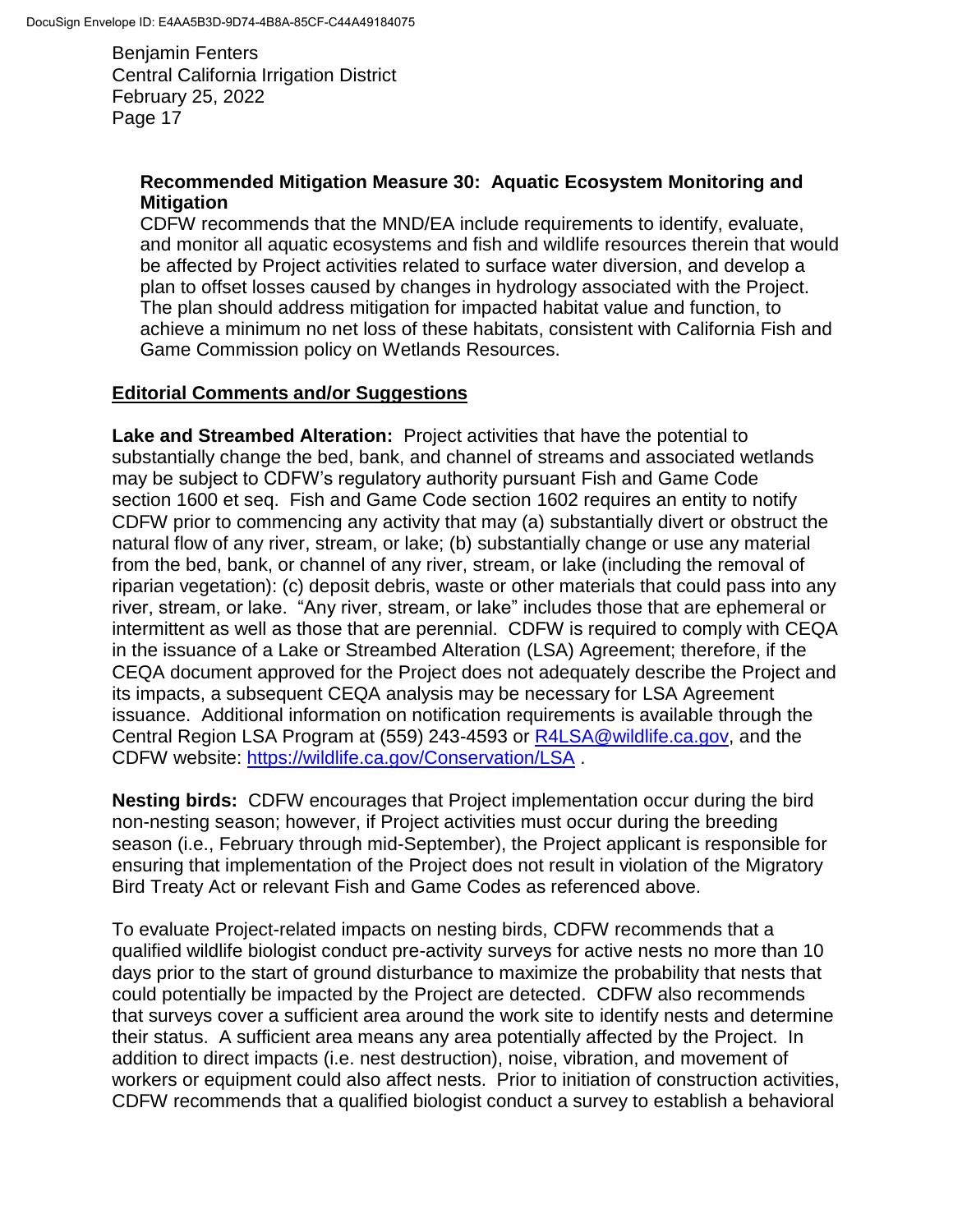baseline of all identified nests. Once construction begins, CDFW recommends that a qualified biologist continuously monitor nests to detect behavioral changes resulting from the Project. If behavioral changes occur, CDFW recommends that the work causing that change cease and that CDFW be consulted for additional avoidance and minimization measures.

If continuous monitoring of identified nests by a qualified wildlife biologist is not feasible, CDFW recommends a minimum no-disturbance buffer of 250 feet around active nests of non-listed bird species and a 500-foot no-disturbance buffer around active nests of non-listed raptors. These buffers are advised to remain in place until the breeding season has ended or until a qualified biologist has determined that the birds have fledged and are no longer reliant upon the nest or parental care for survival. Variance from these no-disturbance buffers is possible when there is compelling biological or ecological reason to do so, such as when the construction area would be concealed from a nest site by topography. CDFW recommends that a qualified wildlife biologist advise and support any variance from these buffers.

**Endangered Species Act Consultation:** CDFW recommends consultation with the USFWS prior to Project ground disturbance, due to potential impacts to Federal listed species. Take under the Federal Endangered Species Act (FESA) is more stringently defined than under CESA; take under FESA may also include significant habitat modification or degradation that could result in death or injury to a listed species, by interfering with essential behavioral patterns such as breeding, foraging, or nesting. Consultation with the USFWS in order to comply with FESA is advised well in advance of Project implementation.

## **ENVIRONMENTAL DATA**

CEQA requires that information developed in environmental impact reports and negative declarations be incorporated into a database that may be used to make subsequent or supplemental environmental determinations (Pub. Resources Code, § 21003, subd. (e)). Accordingly, please report any special-status species and natural communities detected during Project surveys to the California Natural Diversity Database (CNDDB). The CNDDB field survey form can be obtained at the following link:<https://www.wildlife.ca.gov/Data/CNDDB/Submitting-Data> . The completed form can be mailed electronically to CNDDB at the following email address: [CNDDB@wildlife.ca.gov.](mailto:cnddb@dfg.ca.gov) The types of information reported to CNDDB can be found at the following link: <https://www.wildlife.ca.gov/Data/CNDDB/Plants-and-Animals>

# **FILING FEES**

The Project, as proposed, would have an impact on fish and/or wildlife, and assessment of filing fees is necessary. Fees are payable upon filing of the Notice of Determination by the Lead Agency and serve to help defray the cost of environmental review by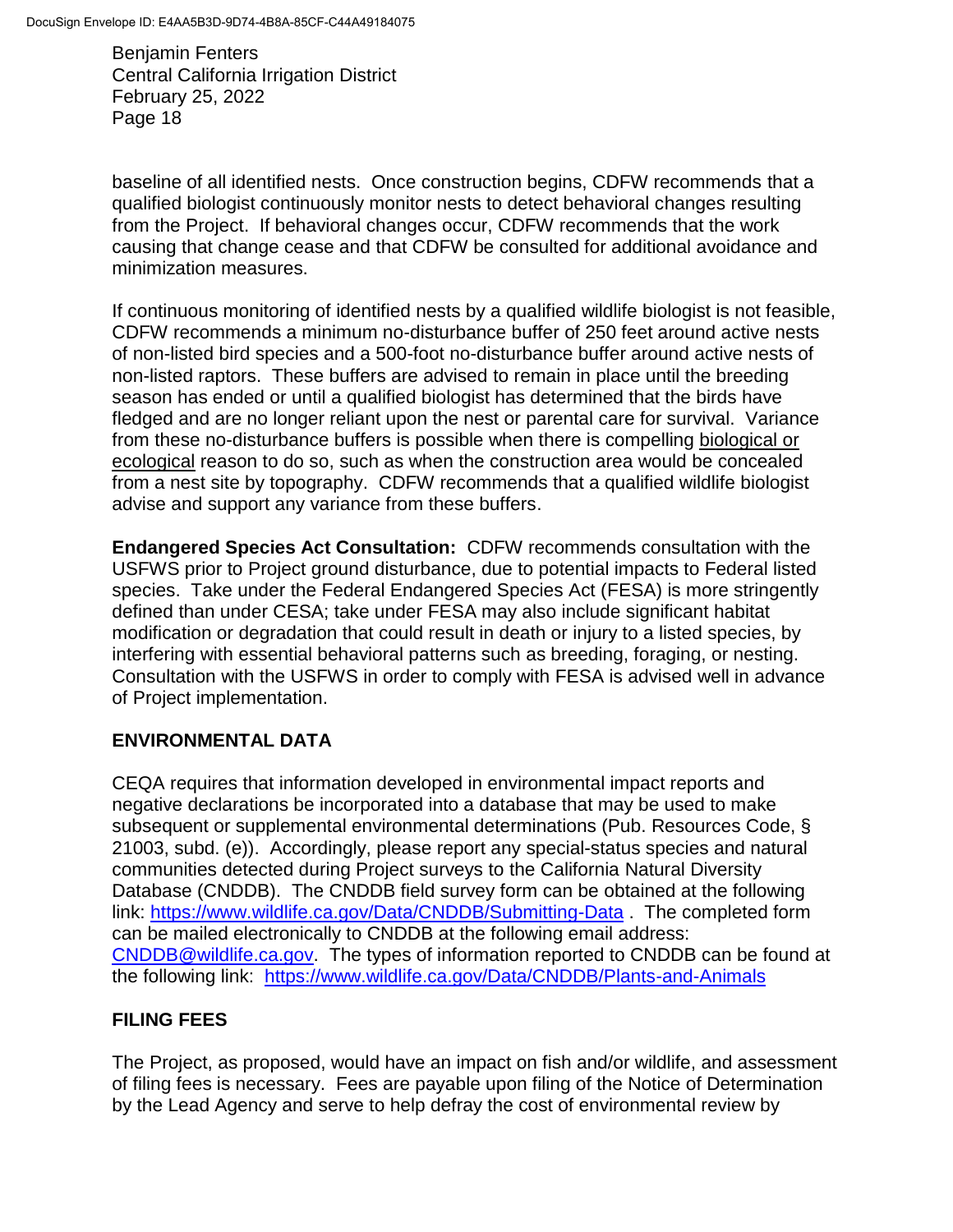CDFW. Payment of the fee is required in order for the underlying project approval to be operative, vested, and final (Cal. Code Regs, tit. 14, § 753.5; Fish & G. Code, § 711.4; Pub. Resources Code, § 21089).

### **CONCLUSION**

CDFW appreciates the opportunity to comment on the MND/EA to assist CCID in identifying and mitigating Project impacts on biological resources. If you have questions regarding this letter, please contact Annette Tenneboe, Senior Environmental Scientist (Specialist), at (559) 580-3202 or by email at [Annette.Tenneboe@wildlife.ca.gov.](mailto:Annette.Tenneboe@wildlife.ca.gov)

Sincerely,

-DocuSigned by: Julie Vance

**Julie A. Vance** Regional Manager

cc: Office of Planning and Research, State Clearinghouse, Sacramento

Anthea Hansen, General Manager Del Puerto Water District [ahansen@delpuertowd.org](mailto:ahansen@delpuertowd.org)

Rain Emerson Acting Water Conservation Branch Chief United States Bureau of Reclamation [remerson@usbr.gov](mailto:remerson@usbr.gov)

Patricia Cole Division Chief, San Joaquin Valley Division Sacramento Fish and Wildlife Office United States Fish and Wildlife Service [Patricia\\_Cole@fws.gov](mailto:Patricia_Cole@fws.gov)

ec: California Department of Fish and Wildlife Gretchen Murphey Annette Tenneboe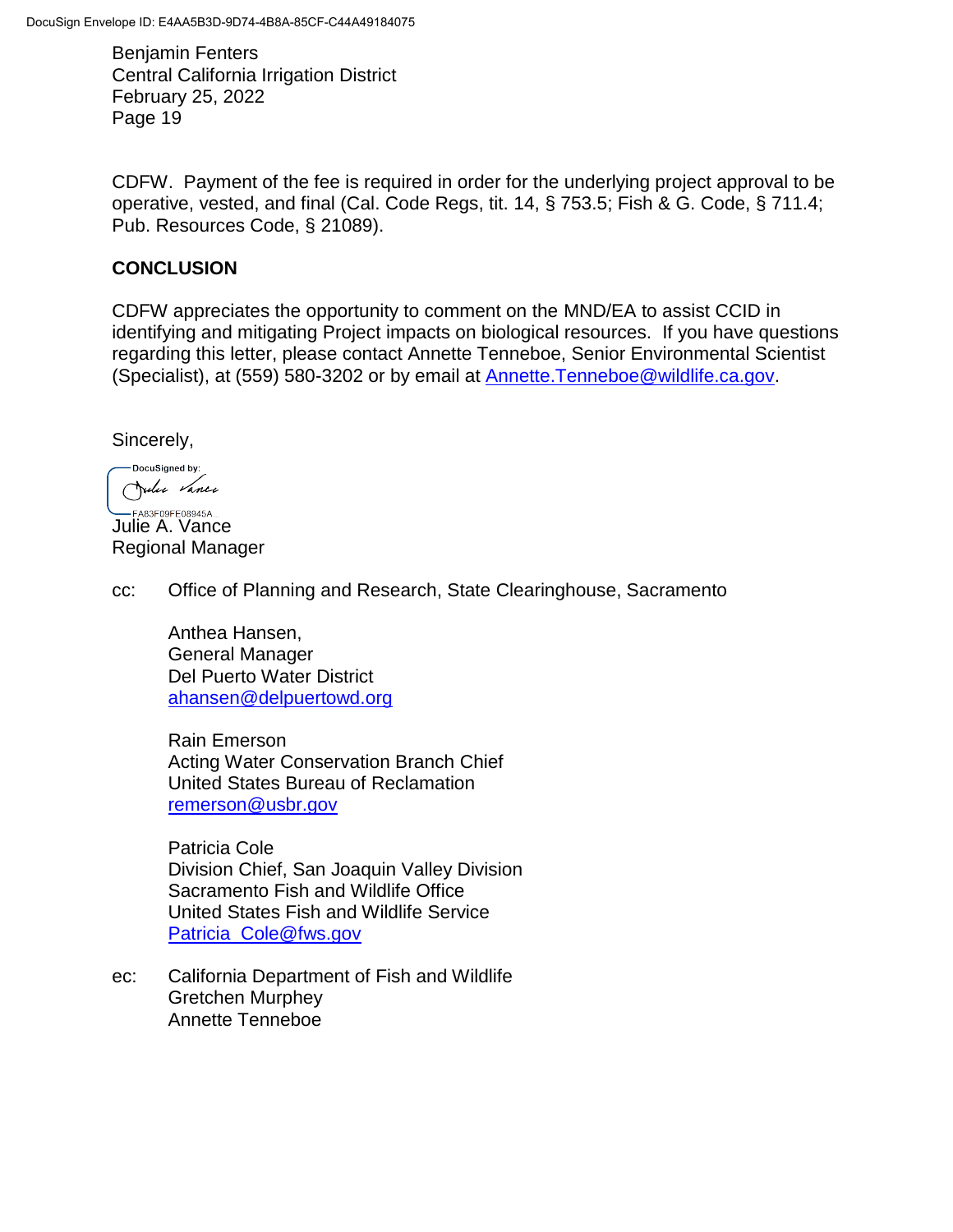### **REFERENCES**

- California Department of Fish and Wildlife (CDFW). 2015. Staff Guidance Regarding Avoidance of Impacts to Tricolored Blackbird Breeding Colonies on Agricultural Fields in 2015. March 19, 2015.
- CDFW. 2016. Status Review: Swainson's hawk (*Buteo swainsoni*) in California. Reported to California Fish and Game Commission. Five years status report.
- CDFW. 2018. Protocols for Surveying and Evaluating Impacts to Special Status Native Plant Populations and Sensitive Natural Communities. California Department of Fish and Wildlife. March 20, 2018.
- CDFW. 2022. Biogeographic Information and Observation System (BIOS). https://www.wildlife.ca.gov/Data/BIOS. Accessed 18 February 2022.
- California Native Plant Society, Rare Plant Program. 2022. Rare Plant Inventory (online edition, v9-01 1.5). https://www.rareplants.cnps.org. Accessed 18 February 2022.
- Cypher, B. and N. Frost. 1999. Condition of San Joaquin kit foxes in urban and exurban habitats. Journal of Wildlife Management 63: 930–938.
- Cypher, B.L., S.E. Phillips, and P.A. Kelly. 2013. Quantity and distribution of suitable habitat for endangered San Joaquin kit foxes: conservation implications. Canid Biology & Conservation 16(7): 25-31. [http://www.canids.org/CBC/16/San\\_Joaquin\\_kit\\_fox\\_habitat\\_suitability.pdf](http://www.canids.org/CBC/16/San_Joaquin_kit_fox_habitat_suitability.pdf)
- Driscoll, D.E. 2010. Protocol for Golden Eagle Occupancy, Reproduction, and Prey Population Assessment. American Eagle Research Institute, Apache Jct., AZ. 55pp.
- Estep, J. 2009. The influence of vegetation structure on Swainson's hawk (*Buteo swainsoni*) foraging habitat suitability in Yolo County, California. Prepared for the Yolo Natural Heritage Program, Woodland, CA.
- Jackman, R.E. and J.M. Jenkins. 2004. Protocol for Evaluating Bald Eagle Habitat and Populations in California. Prepared for U.S. Fish and Wildlife Service Endangered Species Division, Sacramento, CA, USA.
- Kelsey, R. 2008. Results of the tricolored blackbird 2008 census. Report submitted to U.S. Fish and Wildlife Service, Portland, OR, USA.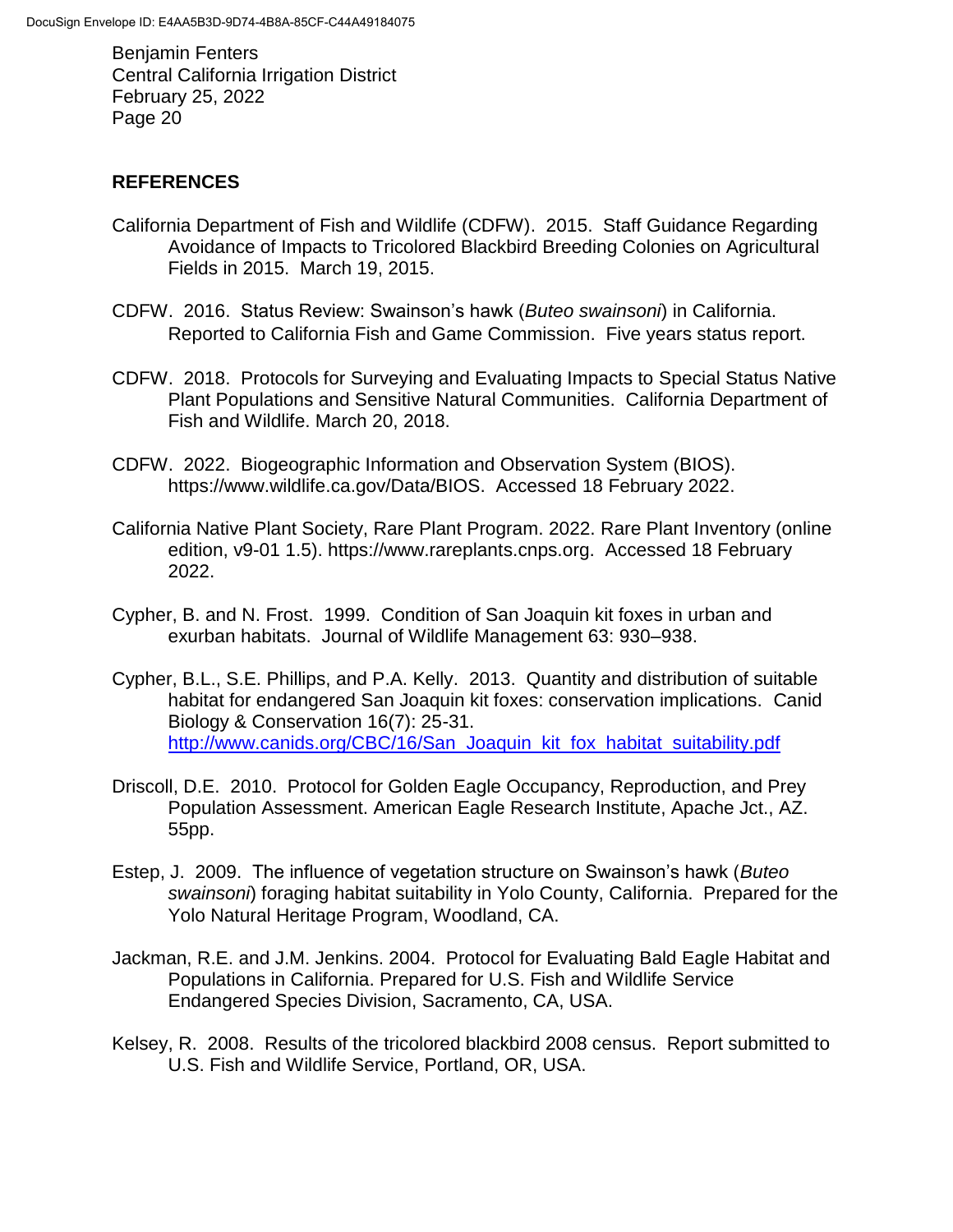- Lewis, S. E., 1994. Night roosting ecology of pallid bats (*Antrozous pallidus*) in Oregon. The American Midland Naturalist, Vol. 132, pp. 219-226.
- Meese, R.J., E.C. Beedy, and W.J. Hamilton, III. 2014. Tricolored blackbird (*Agelaius tricolor*), The Birds of North America (P. G. Rodewald, Ed.). Ithaca: Cornell Lab of Ornithology; Retrieved from the Birds of North America: [https://birdsna](https://birdsna-org.bnaproxy.birds.cornell.edu/Species-Account/bna/species/tribla)[org.bnaproxy.birds.cornell.edu/Species-Account/bna/species/tribla.](https://birdsna-org.bnaproxy.birds.cornell.edu/Species-Account/bna/species/tribla) Accessed December 15, 2017.
- Meese, R.J. 2017. Results of the 2017 Tricolored Blackbird Statewide Survey. California Department of Fish and Wildlife, Wildlife Branch, Nongame Wildlife Program Report 2017-04, Sacramento, CA. 27 pp. + appendices.
- Orians, G.H. 1961. The ecology of blackbird (*Agelaius*) social systems. Ecological Monographs 31(3): 285–312.
- Pierson, E.D., W.E. Rainey, and C. Corben. 2006. Distribution and status of Western red bats (*Lasiurus blossevillii*) in California. Calif. Dept. Fish and Game, Habitat Conservation Planning Branch, Species Conservation and Recovery Program Report 2006-04, Sacramento, CA 45 pp.
- Steidl, R.J., K.D. Kozie, G.J. Dodge, T. Pehovski, and E.R. Hogan. 1993. Effects of human activity on breeding behavior of golden eagles in Wrangell-St. Elias National Park and Preserve; a preliminary assessment. Copper Center, AK: National Park Service, Wrangell-St. Elias National Park Preserve.
- Swainson's Hawk Technical Advisory Committee (SWHA TAC). 2000. Recommended Timing and Methodology for Swainson's Hawk Nesting Surveys in the Central Valley of California. Swainson's Hawk Technical Advisory Committee. May 31, 2000.
- Swolgaard, C.A., K.A. Reeves, and D.A. Bell. 2008. Foraging by Swainson's hawks in a vineyard-dominated landscape. Journal of Raptor Research 42(3): 188-196.
- Thomson, R.C., A.N. Wright, and H. B. Shaffer. 2016. California Amphibian and Reptile Species of Special Concern. California Department of Fish and Wildlife and University of California Press: 84-92.
- United States Fish and Wildlife Service [\(USFWS\)](http://www.fws.gov/southwest/es/oklahoma/documents/te_species/wind%20power/usfws_interim_goea_monitoring_protocol_10march2010.pdf). 2005. Revised Guidance on Site Assessment and Field Surveys for the California Red-legged Frog. March 2005. 26 pp.
- USFWS. 2011. Standard Recommendations for the Protection of the San Joaquin Kit Fox Prior to or During Ground Disturbance. United States Fish and Wildlife Service. January 2011.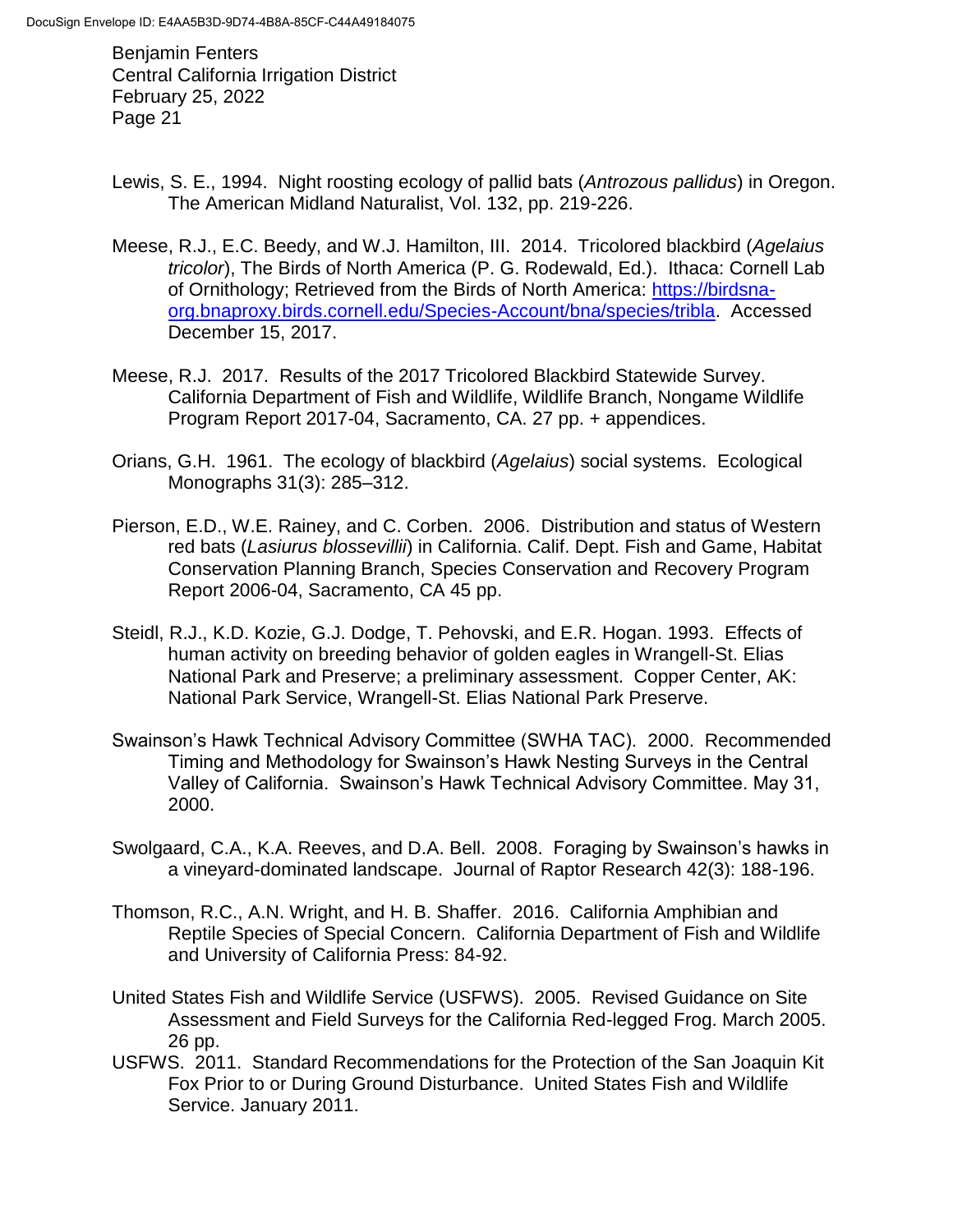USFWS. 2017. Species Account for California Red-legged frog. March 2017. 1 pp.

- University of California, Davis (UC Davis). 2021. Tricolored blackbird portal. <https://tricolor.ice.ucdavis.edu/>
- Weintraub, K., T.L. George, and S.J. Dinsmore. 2016. Nest survival of tricolored blackbirds in California's Central Valley. Condor 118(4): 850–861.
- Williams, D.F. 1986. Mammalian species of special concern in California. Calif. Dept. Fish and Game, Sacramento. Admin. Rep. 86-1. 112pp.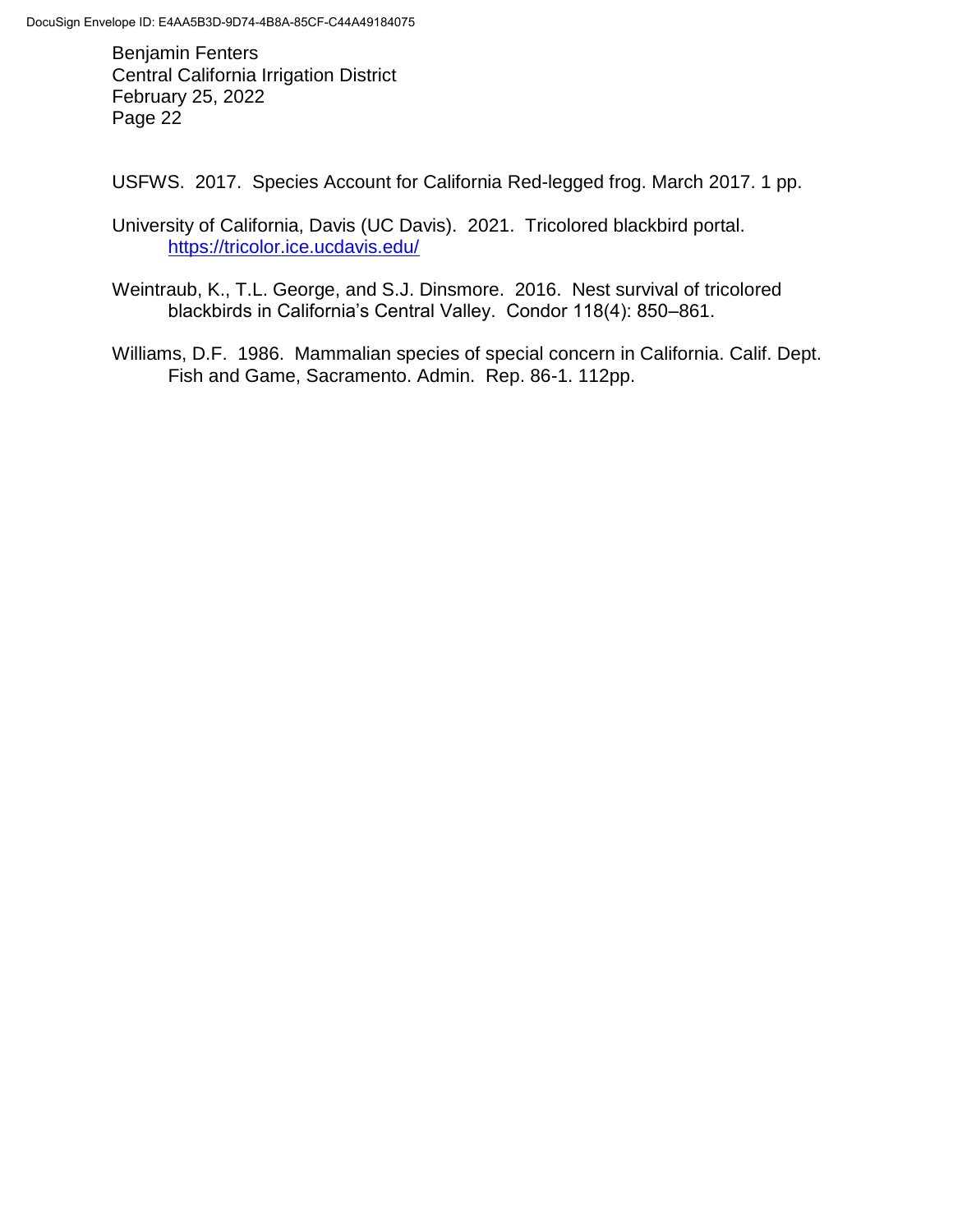## **Attachment 1**

### **CALIFORNIA DEPARTMENT OF FISH AND WILDLIFE RECOMMENDED MITIGATION MONITORING AND REPORTING PROGRAM (MMRP)**

## **PROJECT: Orestimba Creek Recharge Recovery Expansion Project**

### **STATE CLEARINGHOUSE NO.: 2022010548**

| <b>RECOMMENDED MITIGATION</b><br><b>MEASURES</b>                 | <b>STATUS/DATE/INITIALS</b> |
|------------------------------------------------------------------|-----------------------------|
| <b>Before Project Activity</b>                                   |                             |
| <b>Recommended Mitigation Measure 1:</b>                         |                             |
| <b>SJKF Habitat Assessment</b>                                   |                             |
| <b>Recommended Mitigation Measure 2:</b>                         |                             |
| <b>SJKF Surveys and Minimization</b>                             |                             |
| <b>Recommended Mitigation Measure 3:</b>                         |                             |
| <b>SJKF Take Authorization</b>                                   |                             |
| <b>Recommended Mitigation Measure 4:</b>                         |                             |
| <b>SWHA Nest Tree Avoidance and</b>                              |                             |
| <b>Mitigation</b>                                                |                             |
| <b>Recommended Mitigation Measure 5:</b>                         |                             |
| <b>Focused SWHA Surveys</b>                                      |                             |
| <b>Recommended Mitigation Measure 6:</b>                         |                             |
| <b>SWHA Buffers</b>                                              |                             |
| <b>Recommended Mitigation Measure 7:</b>                         |                             |
| <b>SWHA Take Authorization</b>                                   |                             |
| <b>Recommended Mitigation Measure 8:</b>                         |                             |
| <b>Focused Surveys for Nesting Eagles</b>                        |                             |
| <b>Recommended Mitigation Measure 9:</b>                         |                             |
| <b>Eagle Avoidance</b>                                           |                             |
| <b>Recommended Mitigation Measure 10:</b>                        |                             |
| <b>TRBL Surveys</b><br><b>Recommended Mitigation Measure 11:</b> |                             |
| <b>TRBL Colony Avoidance</b>                                     |                             |
| <b>Recommended Mitigation Measure 12:</b>                        |                             |
| <b>TRBL Take Authorization</b>                                   |                             |
| <b>Recommended Mitigation Measure 13:</b>                        |                             |
| <b>FYLF Surveys.</b>                                             |                             |
| <b>Recommended Mitigation Measure 14:</b>                        |                             |
| <b>FYLT Avoidance</b>                                            |                             |
| <b>Recommended Mitigation Measure 15:</b>                        |                             |
| <b>FYLF Take Authorization</b>                                   |                             |
| <b>Recommended Mitigation Measure 16:</b>                        |                             |
| <b>Bat Roost Habitat Assessment</b>                              |                             |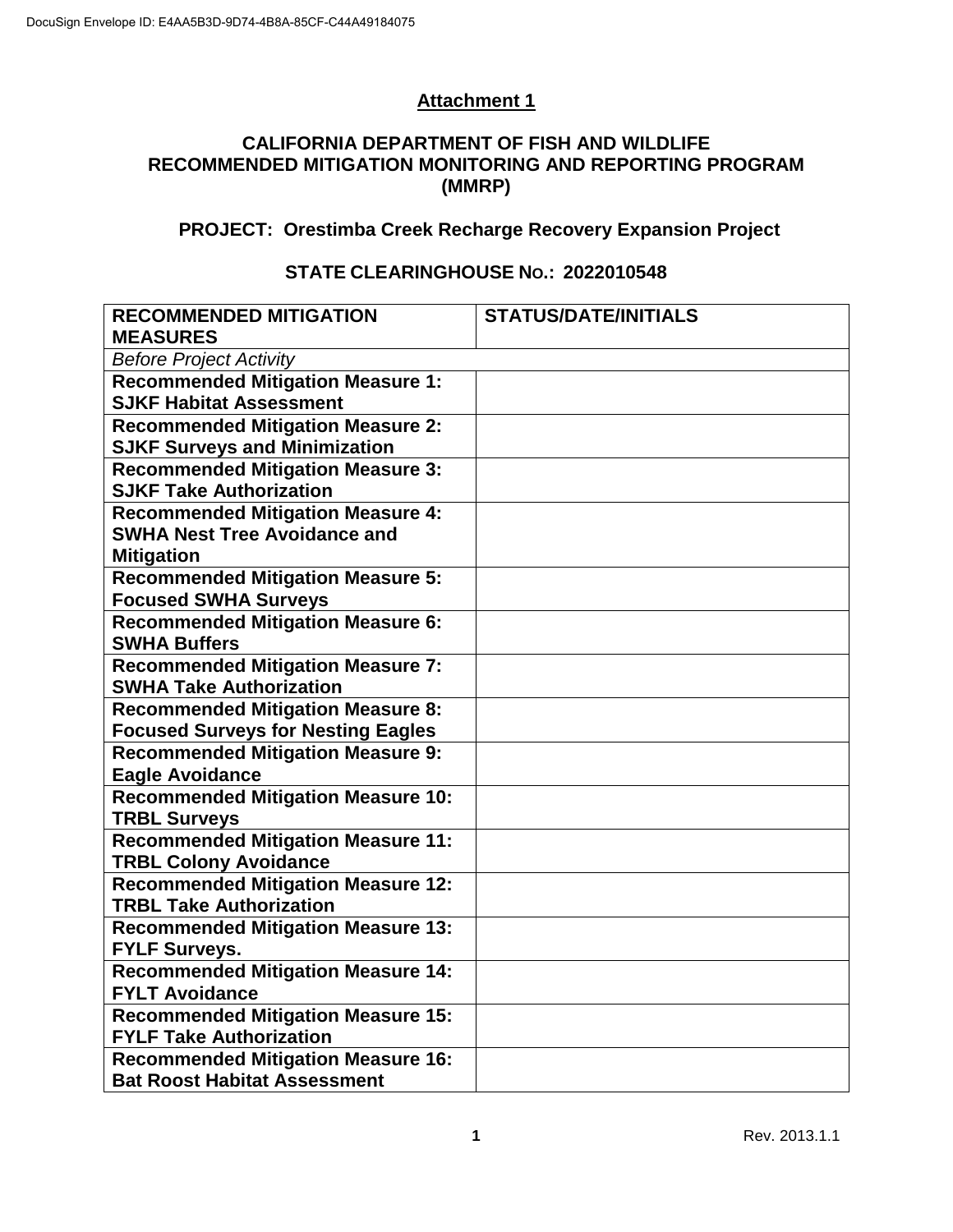| <b>Recommended Mitigation Measure 17:</b><br><b>Bat Surveys</b><br><b>Recommended Mitigation Measure 18:</b><br><b>Bat Roost Disturbance Minimization</b><br>and Avoidance | <b>RECOMMENDED MITIGATION</b><br><b>MEASURES</b> | <b>STATUS/DATE/INITIALS</b> |
|----------------------------------------------------------------------------------------------------------------------------------------------------------------------------|--------------------------------------------------|-----------------------------|
|                                                                                                                                                                            |                                                  |                             |
|                                                                                                                                                                            |                                                  |                             |
|                                                                                                                                                                            |                                                  |                             |
|                                                                                                                                                                            |                                                  |                             |
|                                                                                                                                                                            | <b>Recommended Mitigation Measure 19:</b>        |                             |
| <b>WPT Surveys</b>                                                                                                                                                         |                                                  |                             |
| <b>Recommended Mitigation Measure 20:</b>                                                                                                                                  |                                                  |                             |
| <b>WPT Avoidance and Minimization</b>                                                                                                                                      |                                                  |                             |
| <b>Recommended Mitigation Measure 21:</b>                                                                                                                                  |                                                  |                             |
| Habitat Assessment - American badger                                                                                                                                       |                                                  |                             |
| and western spadefoot.                                                                                                                                                     |                                                  |                             |
| <b>Recommended Mitigation Measure 22:</b>                                                                                                                                  |                                                  |                             |
| Surveys - American badger and                                                                                                                                              |                                                  |                             |
| western spadefoot.                                                                                                                                                         |                                                  |                             |
| <b>Recommended Mitigation Measure 23:</b>                                                                                                                                  |                                                  |                             |
| Avoidance - American badger and                                                                                                                                            |                                                  |                             |
| western spadefoot.                                                                                                                                                         |                                                  |                             |
| <b>Recommended Mitigation Measure 24:</b>                                                                                                                                  |                                                  |                             |
| <b>Special-Status Plant Surveys</b>                                                                                                                                        |                                                  |                             |
| <b>Recommended Mitigation Measure 25:</b>                                                                                                                                  |                                                  |                             |
| <b>Special-Status Plant Avoidance</b>                                                                                                                                      |                                                  |                             |
| <b>Recommended Mitigation Measure 26:</b>                                                                                                                                  |                                                  |                             |
| <b>Listed Plant Species Take Authorization</b>                                                                                                                             |                                                  |                             |
| <b>Recommended Mitigation Measure 27:</b>                                                                                                                                  |                                                  |                             |
| <b>Stream and Wetland Mapping</b>                                                                                                                                          |                                                  |                             |
| <b>Recommended Mitigation Measure 28:</b>                                                                                                                                  |                                                  |                             |
| <b>Stream and Wetland Habitat Mitigation</b>                                                                                                                               |                                                  |                             |
| <b>Recommended Mitigation Measure 29:</b>                                                                                                                                  |                                                  |                             |
| <b>Groundwater Dependent Ecosystem</b>                                                                                                                                     |                                                  |                             |
| <b>Monitoring and Mitigation</b>                                                                                                                                           |                                                  |                             |
| <b>Recommended Mitigation Measure 30:</b>                                                                                                                                  |                                                  |                             |
| <b>Aquatic Ecosystem Monitoring and</b>                                                                                                                                    |                                                  |                             |
| <b>Mitigation</b>                                                                                                                                                          |                                                  |                             |
| <b>During Project Activity</b>                                                                                                                                             |                                                  |                             |
| <b>Recommended Mitigation Measure 2:</b>                                                                                                                                   |                                                  |                             |
| <b>SJKF Surveys and Minimization</b><br><b>Recommended Mitigation Measure 4:</b>                                                                                           |                                                  |                             |
| <b>SWHA Nest Tree Avoidance and</b>                                                                                                                                        |                                                  |                             |
| <b>Mitigation</b>                                                                                                                                                          |                                                  |                             |
| <b>Recommended Mitigation Measure 6:</b>                                                                                                                                   |                                                  |                             |
| <b>SWHA Buffers</b>                                                                                                                                                        |                                                  |                             |
| <b>Recommended Mitigation Measure 9:</b>                                                                                                                                   |                                                  |                             |
| <b>Eagle Avoidance</b>                                                                                                                                                     |                                                  |                             |